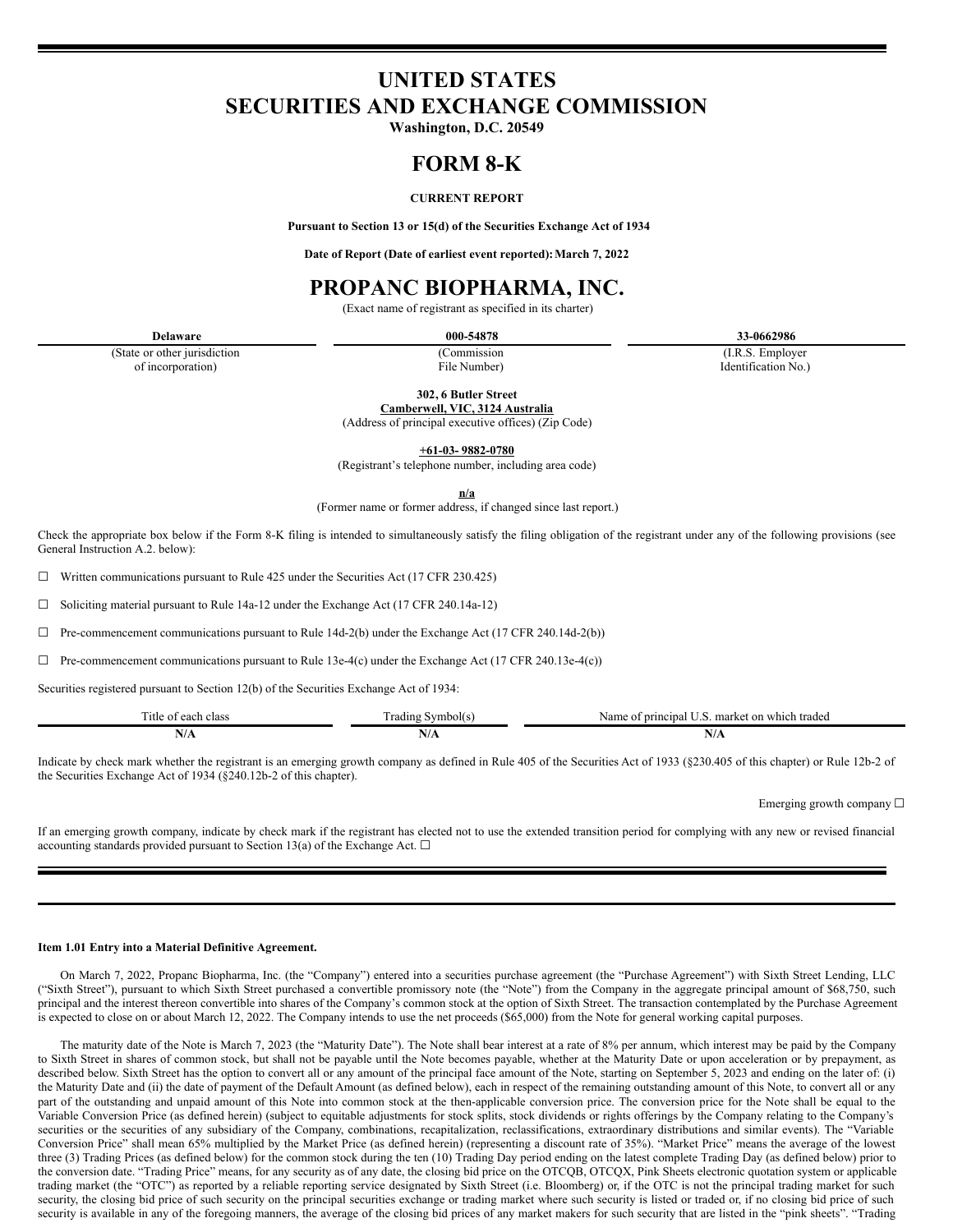Day" shall mean any day on which the common stock is tradable for any period on the OTC, or on the principal securities exchange or other securities market on which the common stock is then being traded. Notwithstanding the foregoing, Sixth Street shall be restricted from effecting a conversion if such conversion, along with other shares of the Company's common stock beneficially owned by Sixth Street and its affiliates, exceeds 4.99% of the outstanding shares of the Company's common stock.

The Note may be prepaid until 180 days from the issuance date. If the Note is prepaid within 60 days of the issuance date, then the prepayment premium shall be 110% of the face amount plus any accrued interest, if prepaid after 60 days from the issuance date, but less than 91 days from the issuance date, then the prepayment premium shall be 115% of the face amount plus any accrued interest, if prepaid after 90 days from the issuance date, but less than 121 days from the issuance date, then the prepayment premium shall be 120% of the face amount plus any accrued interest, if prepaid after 120 days from the issuance date, but less than 151 days from the issuance date, then the prepayment premium shall be 125% of the face amount plus any accrued interest, and if prepaid after 150 days from the issuance date, but less than 181 days from the issuance date, then the prepayment premium shall be 129% of the face amount plus any accrued interest. So long as the Note is outstanding, the Company covenants not to, without prior written consent from Sixth Street, sell, lease or otherwise dispose of all or substantially all of its assets outside the ordinary course of business which would render the Company a "shell company" as such term is defined in Rule 144. Pursuant to the terms of the Purchase Agreement, the Company paid Sixth Street's fees and expenses in the aggregate amount of \$3,750.

Other than as described above, the Note contains certain events of default, including failure to timely issue shares upon receipt of a notice of conversion, as well as certain customary events of default, including, among others, breach of covenants, representations or warranties, insolvency, bankruptcy, liquidation and failure by the Company to pay the principal and interest due under the Note. Additional events of default shall include, among others: (i) failure to reserve at least five times the number of shares issuable upon full conversion of the Note; (ii) bankruptcy, insolvency, reorganization or liquidation proceedings or other proceedings, voluntary or involuntary, for relief under any bankruptcy law or any law for the relief of debtors shall be instituted by or against the Company or any subsidiary of the Company; provided, that in the event such event is triggered without the Company's consent, the Company shall have sixty (60) days after such event is triggered to discharge such event, (iii) the Company's failure to maintain the listing of the common stock on at least one of the OTC markets (which specifically includes the quotation platforms maintained by the OTC Markets Group) or an equivalent replacement exchange, the Nasdaq National Market, the Nasdaq Small Cap Market, the New York Stock Exchange, or the American Stock Exchange, (iv) The restatement of any financial statements filed by the Company with the SEC at any time after 180 days after the issuance date for any date or period until this note is no longer outstanding, if the result of such restatement would, by comparison to the un-restated financial statement, have reasonably constituted a material adverse effect on the rights of Sixth Street with respect to this note or the Purchase Agreement, and (v) the Company's failure to comply with its reporting requirements of the Securities and Exchange Act of 1934 (the "Exchange Act"), and/or the Company ceases to be subject to the reporting requirements of the Exchange Act.

In the event that the Company fails to deliver to Sixth Street shares of common stock issuable upon conversion of principal or interest under the Note within three business days of a notice of conversion by Sixth Street, the Company shall incur a penalty of \$1,000 per day, provided, however, that such fee shall not be due if the failure to deliver the shares is a result of a third party such as the transfer agent.

Upon the occurrence and during the continuation of certain events of default, the Note will become immediately due and payable and the Company will pay Sixth Street, in full satisfaction of its obligations in the Note an amount equal to 150% of an amount equal to the then outstanding principal amount of the Note plus any interest accrued upon such event of default or prior events of default (the "Default Amount").

The Note was issued, and any shares to be issued pursuant to any conversion of the Note shall be issued, in a private placement in reliance upon an exemption from registration provided by Section 4(a)(2) of the Securities Act and/or Regulation D promulgated thereunder.

The foregoing description of the Note and the Purchase Agreement does not purport to be complete and is qualified in their entirety by reference to the full text of the Note and the Purchase Agreement, which are filed as Exhibits 4.1 and 10.1, respectively, to this Current Report on Form 8-K and are incorporated herein by reference.

#### Item 2.03 Creation of Direct Financial Obligation or an Obligation under an Off-Balance Sheet Arrangement by a Registrant.

The information set forth in Item 1.01 above is incorporated herein by reference.

#### **Item 3.02 Unregistered Sales of Equity Securities.**

The information set forth in Item 1.01 above is incorporated herein by reference.

### **Item 9.01 Financial Statements and Exhibits.**

#### (d) Exhibits:

| <b>Exhibit No.</b> | <b>Description</b>                                                                                          |
|--------------------|-------------------------------------------------------------------------------------------------------------|
| $4.1*$             | 8% Convertible Promissory Note, dated March 7, 2022, issued by the Company to Sixth Street Lending LLC      |
| $10.1*$            | Securities Purchase Agreement, dated March 7, 2022, by and between the Company and Sixth Street Lending LLC |
| 104                | Cover Page Interactive Data File (embedded within the Inline XBRL document)                                 |

\* Filed herewith

#### **SIGNATURES**

Pursuant to the requirements of the Securities Exchange Act of 1934, the registrant has duly caused this report to be signed on its behalf by the undersigned hereunto duly authorized.

## **PROPANC BIOPHARMA, INC.**

By: */s/ James Nathanielsz*

Name: James Nathanielsz

Dated: March 10, 2022 Title: Chief Executive Officer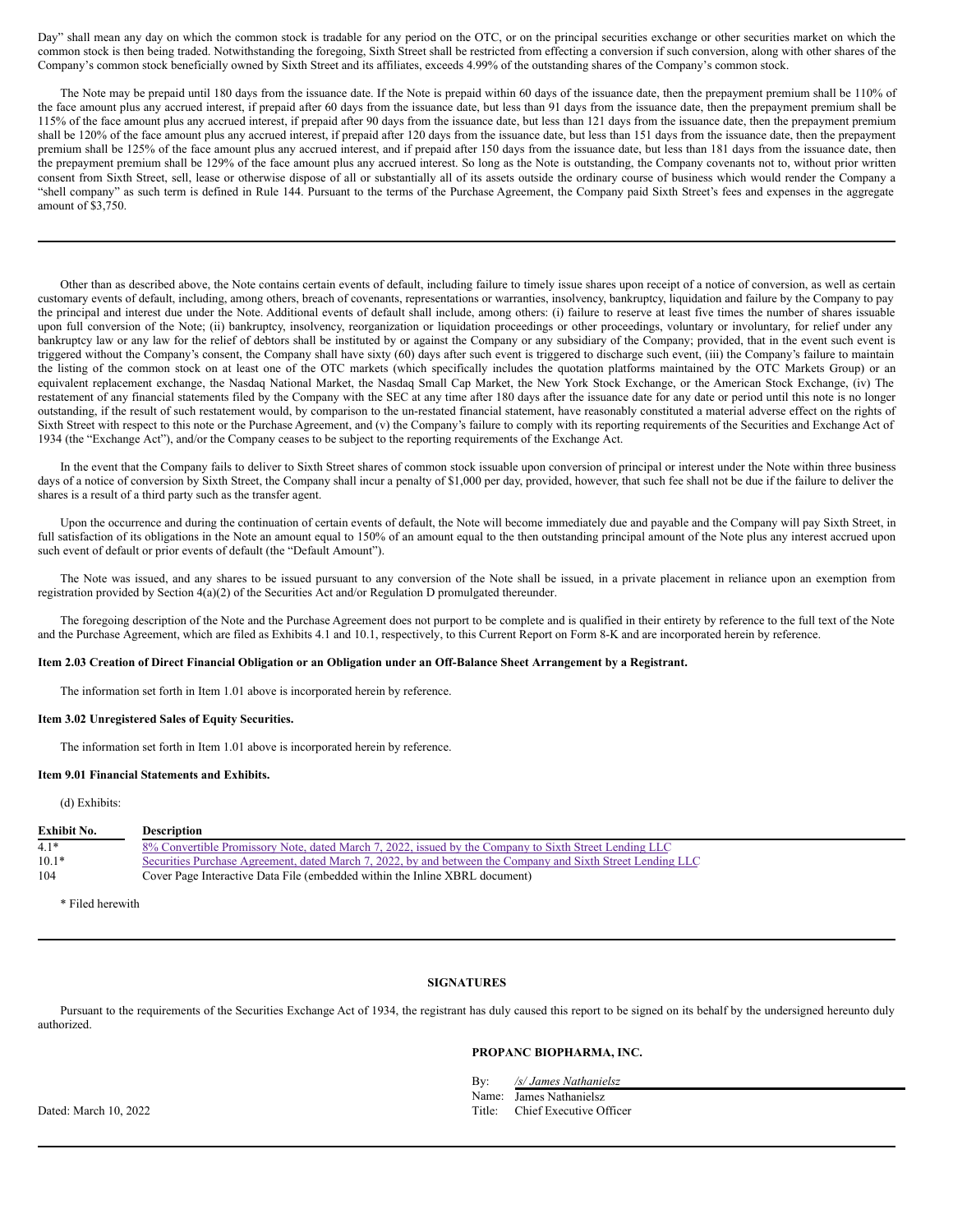NEITHER THE ISSUANCE NOR SALE OF THE SECURITIES REPRESENTED BY THIS CERTIFICATE NOR THE SECURITIES INTO WHICH THESE SECURITIES ARE CONVERTIBLE HAVE BEEN REGISTERED UNDER THE SECURITIES ACT OF 1933, AS AMENDED, OR APPLICABLE STATE SECURITIES LAWS. THE SECURITIES MAY NOT BE OFFERED FOR SALE, SOLD, TRANSFERRED OR ASSIGNED IN THE ABSENCE OF (A) AN EFFECTIVE REGISTRATION STATEMENT FOR THE SECURITIES UNDER THE SECURITIES ACT OF 1933, AS AMENDED, OR (B) AN OPINION OF COUNSEL (WHICH COUNSEL SHALL BE SELECTED BY THE HOLDER), IN A GENERALLY ACCEPTABLE FORM, THAT REGISTRATION IS NOT **REQUIRED UNDER SAID ACT.**

**Principal Amount: \$68,750.00 Purchase Price: \$68,750.00**

**Issue Date: March 7, 2022**

#### **CONVERTIBLE PROMISSORY NOTE**

**FOR VALUE RECEIVED**, **PROPANC BIOPHARMA, INC.**, a Delaware corporation (hereinafter called the "Borrower"), hereby promises to pay to the order of **SIXTH STREET LENDING LLC**, a Virginia limited liability company, or registered assigns (the "Holder") the sum of \$68,750.00 together with any interest as set forth herein, on March 7, 2023 (the "Maturity Date"), and to pay interest on the unpaid principal balance hereof at the rate of eight percent (8%) (the "Interest Rate") per annum from the date hereof (the "Issue Date") until the same becomes due and payable, whether at maturity or upon acceleration or by prepayment or otherwise. This Note may not be prepaid in whole or in part except as otherwise explicitly set forth herein. Any amount of principal or interest on this Note which is not paid when due shall bear interest at the rate of twenty two percent (22%) per annum from the due date thereof until the same is paid ("Default Interest"). Interest shall be computed on the basis of a 365 day year and the actual number of days elapsed. Interest shall commence accruing on the Issue Date but shall not be payable until the Note becomes payable (whether at Maturity Date or upon acceleration or by prepayment). All payments due hereunder (to the extent not converted into common stock, \$0.001 par value per share (the "Common Stock"), in accordance with the terms hereof) shall be made in lawful money of the United States of America. All payments shall be made at such address as the Holder shall hereafter give to the Borrower by written notice made in accordance with the provisions of this Note. Each capitalized term used herein, and not otherwise defined, shall have the meaning ascribed thereto in that certain Securities Purchase Agreement dated the date hereof, pursuant to which this Note was originally issued (the "Purchase Agreement").

This Note is free from all taxes, liens, claims and encumbrances with respect to the issue thereof and shall not be subject to preemptive rights or other similar rights of shareholders of the Borrower and will not impose personal liability upon the holder thereof.

The following terms shall apply to this Note:

#### **ARTICLE I. CONVERSION RIGHTS**

1.1 Conversion Right. The Holder shall have the right from time to time, and at any time during the period beginning on the date which is one hundred eighty (180) days following the date of this Note and ending on the later of: (i) the Maturity Date and (ii) the date of payment of the Default Amount (as defined in Article III), each in respect of the remaining outstanding amount of this Note to convert all or any part of the outstanding and unpaid amount of this Note into fully paid and non-assessable shares of Common Stock, as such Common Stock exists on the Issue Date, or any shares of capital stock or other securities of the Borrower into which such Common Stock shall hereafter be changed or reclassified at the conversion price (the "Conversion Price") determined as provided herein (a "Conversion"); provided, however, that in no event shall the Holder be entitled to convert any portion of this Note in excess of that portion of this Note upon conversion of which the sum of (1) the number of shares of Common Stock beneficially owned by the Holder and its affiliates (other than shares of Common Stock which may be deemed beneficially owned through the ownership of the unconverted portion of the Notes or the unexercised or unconverted portion of any other security of the Borrower subject to a limitation on conversion or exercise analogous to the limitations contained herein) and (2) the number of shares of Common Stock issuable upon the conversion of the portion of this Note with respect to which the determination of this proviso is being made, would result in beneficial ownership by the Holder and its affiliates of more than 4.99% of the outstanding shares of Common Stock. For purposes of the proviso to the immediately preceding sentence, beneficial ownership shall be determined in accordance with Section 13(d) of the Securities Exchange Act of 1934, as amended (the "Exchange Act"), and Regulations 13D-G thereunder, except as otherwise provided in clause (1) of such proviso. The beneficial ownership limitations on conversion as set forth in the section may NOT be waived by the Holder. The number of shares of Common Stock to be issued upon each conversion of this Note shall be determined by dividing the Conversion Amount (as defined below) by the applicable Conversion Price then in effect on the date specified in the notice of conversion, in the form attached hereto as Exhibit A (the "Notice of Conversion"), delivered to the Borrower by the Holder in accordance with Section 1.4 below; provided that the Notice of Conversion is submitted by facsimile or e-mail (or by other means resulting in, or reasonably expected to result in, notice) to the Borrower before 5:00 p.m., New York, New York time on such conversion date (the "Conversion Date"); however, if the Notice of Conversion is sent after 5:00pm, New York, New York time the Conversion Date shall be the next business day. The term "Conversion Amount" means, with respect to any conversion of this Note, the sum of (1) the principal amount of this Note to be converted in such conversion plus (2) at the Holder's option, accrued and unpaid interest, if any, on such principal amount at the interest rates provided in this Note to the Conversion Date, plus (3) at the Holder's option, Default Interest, if any, on the amounts referred to in the immediately preceding clauses (1) and/or (2) plus (4) at the Holder's option, any amounts owed to the Holder pursuant to Sections 1.4 hereof.

1.2 Conversion Price. The Conversion Price shall be equal to the Variable Conversion Price (as defined herein) (subject to equitable adjustments for stock splits, stock dividends or rights offerings by the Borrower relating to the Borrower's securities or the securities of any subsidiary of the Borrower, combinations, recapitalization, reclassifications, extraordinary distributions and similar events). The "Variable Conversion Price" shall mean 65% multiplied by the Market Price (as defined herein) (representing a discount rate of 35%). "Market Price" means the average of the lowest three (3) Trading Prices (as defined below) for the Common Stock during the ten (10) Trading Day period ending on the latest complete Trading Day prior to the Conversion Date. "Trading Price" means, for any security as of any date, the closing bid price on the OTCQB, OTCQX, Pink Sheets electronic quotation system or applicable trading market (the "OTC") as reported by a reliable reporting service ("Reporting Service") designated by the Holder (i.e. Bloomberg) or, if the OTC is not the principal trading market for such security, the closing bid price of such security on the principal securities exchange or trading market where such security is listed or traded or, if no closing bid price of such security is available in any of the foregoing manners, the average of the closing bid prices of any market makers for such security that are listed in the "pink sheets". If the Trading Price cannot be calculated for such security on such date in the manner provided above, the Trading Price shall be the fair market value as reasonably determined by the Borrower. "Trading Day" shall mean any day on which the Common Stock is tradable for any period on the OTC, or on the principal securities exchange or other securities market on which the Common Stock is then being traded.

1.3 Authorized Shares. The Borrower covenants that during the period the conversion right exists, the Borrower will reserve from its authorized and unissued Common Stock a sufficient number of shares, free from preemptive rights, to provide for the issuance of Common Stock upon the full conversion of this Note issued pursuant to the Purchase Agreement. The Borrower is required at all times to have authorized and reserved five times the number of shares that would be issuable upon full conversion of the Note (assuming that the 4.99% limitation set forth in Section 1.1 is not in effect) (based on the respective Conversion Price of the Note (as defined in Section 1.2) in effect from time to time, initially 41208791 shares)(the "Reserved Amount"). The Reserved Amount shall be increased (or decreased with the written consent of the Holder) from time to time in accordance with the Borrower's obligations hereunder. The Borrower represents that upon issuance, such shares will be duly and validly issued, fully paid and nonassessable. In addition, if the Borrower shall issue any securities or make any change to its capital structure which would change the number of shares of Common Stock into which the Notes shall be convertible at the then current Conversion Price, the Borrower shall at the same time make proper provision so that thereafter there shall be a sufficient number of shares of Common Stock authorized and reserved, free from preemptive rights, for conversion of the outstanding Note. The Borrower (i) acknowledges that it has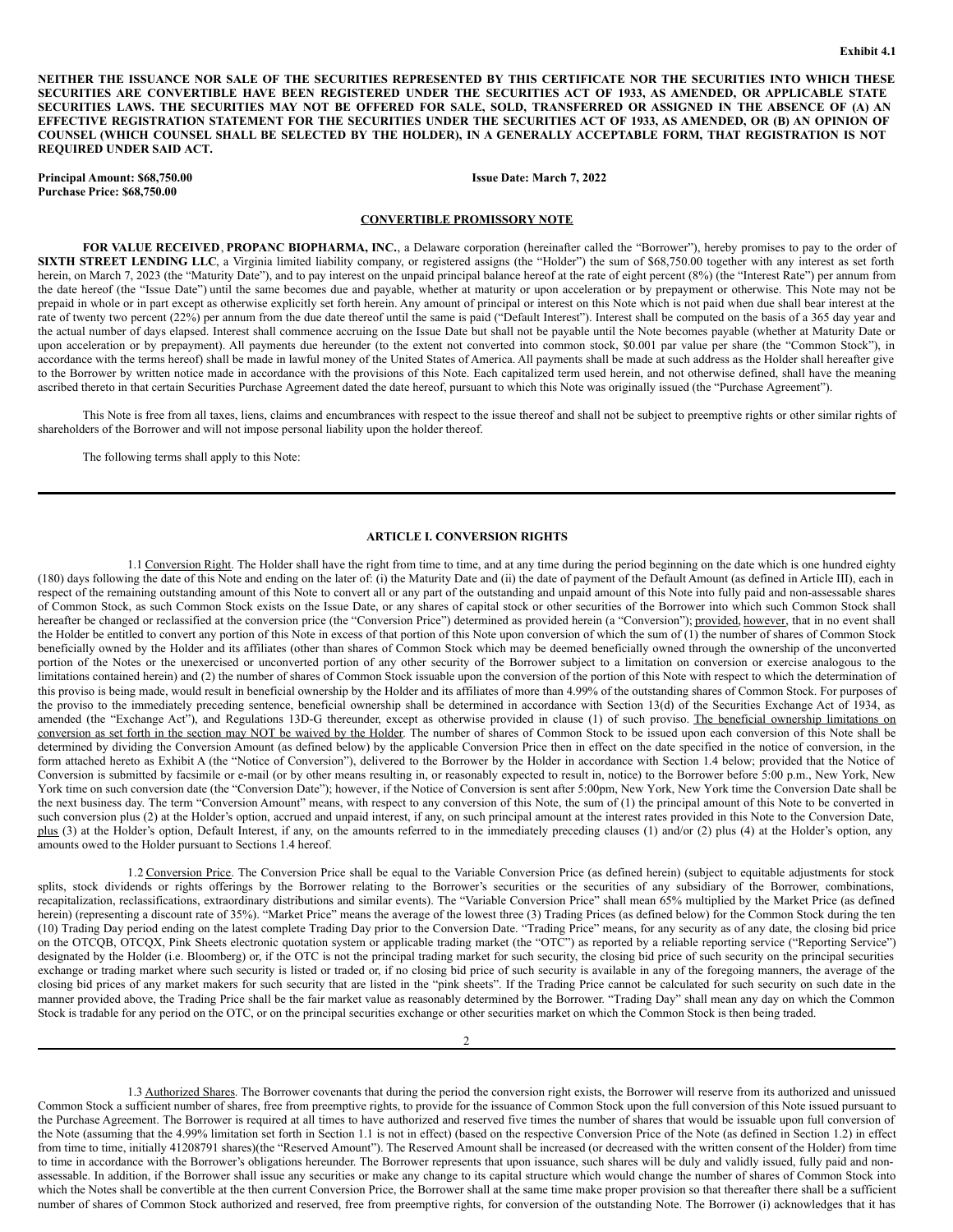irrevocably instructed its transfer agent to issue certificates for the Common Stock issuable upon conversion of this Note, and (ii) agrees that its issuance of this Note shall constitute full authority to its officers and agents who are charged with the duty of executing stock certificates to execute and issue the necessary certificates for shares of Common Stock in accordance with the terms and conditions of this Note.

If, at any time the Borrower does not maintain the Reserved Amount and this continues for a period of three (3) trading days after written notice from the Holder, it will be considered an Event of Default under Section 3.2 of the Note.

## 1.4 Method of Conversion.

(a) Mechanics of Conversion. As set forth in Section 1.1 hereof, from time to time, and at any time during the period beginning on the date which is one hundred eighty (180) days following the date of this Note and ending on the later of: (i) the Maturity Date and (ii) the date of payment of the Default Amount, this Note may be converted by the Holder in whole or in part at any time from time to time after the Issue Date, by (A) submitting to the Borrower a Notice of Conversion (by facsimile, email or other reasonable means of communication dispatched on the Conversion Date prior to 5:00 p.m., New York, New York time) and (B) subject to Section 1.4(b), surrendering this Note at the principal office of the Borrower (upon payment in full of any amounts owed hereunder).

(b) Surrender of Note Upon Conversion. Notwithstanding anything to the contrary set forth herein, upon conversion of this Note in accordance with the terms hereof, the Holder shall not be required to physically surrender this Note to the Borrower unless the entire unpaid principal amount of this Note is so converted. The Holder and the Borrower shall maintain records showing the principal amount so converted and the dates of such conversions or shall use such other method, reasonably satisfactory to the Holder and the Borrower, so as not to require physical surrender of this Note upon each such conversion.

3

(c) Delivery of Common Stock Upon Conversion. Upon receipt by the Borrower from the Holder of a facsimile transmission or e-mail (or other reasonable means of communication) of a Notice of Conversion meeting the requirements for conversion as provided in this Section 1.4 and correctly calculated, the Borrower shall issue and deliver or cause to be issued and delivered to or upon the order of the Holder certificates for the Common Stock issuable upon such conversion within three (3) business days after such receipt (the "Deadline") (and, solely in the case of conversion of the entire unpaid principal amount hereof, surrender of this Note) in accordance with the terms hereof and the Purchase Agreement. Upon receipt by the Borrower of a Notice of Conversion, the Holder shall be deemed to be the holder of record of the Common Stock issuable upon such conversion, the outstanding principal amount and the amount of accrued and unpaid interest on this Note shall be reduced to reflect such conversion, and, unless the Borrower defaults on its obligations hereunder, all rights with respect to the portion of this Note being so converted shall forthwith terminate except the right to receive the Common Stock or other securities, cash or other assets, as herein provided, on such conversion. If the Holder shall have given a Notice of Conversion as provided herein, the Borrower's obligation to issue and deliver the certificates for Common Stock shall be absolute and unconditional, irrespective of the absence of any action by the Holder to enforce the same, any waiver or consent with respect to any provision thereof, the recovery of any judgment against any person or any action to enforce the same, any failure or delay in the enforcement of any other obligation of the Borrower to the holder of record, or any setoff, counterclaim, recoupment, limitation or termination, or any breach or alleged breach by the Holder of any obligation to the Borrower, and irrespective of any other circumstance which might otherwise limit such obligation of the Borrower to the Holder in connection with such conversion.

(d) Delivery of Common Stock by Electronic Transfer. In lieu of delivering physical certificates representing the Common Stock issuable upon conversion, provided the Borrower is participating in the Depository Trust Company ("DTC") Fast Automated Securities Transfer ("FAST") program, upon request of the Holder and its compliance with the provisions set forth herein, the Borrower shall use its best efforts to cause its transfer agent to electronically transmit the Common Stock issuable upon conversion to the Holder by crediting the account of Holder's Prime Broker with DTC through its Deposit and Withdrawal at Custodian ("DWAC") system.

(e) Failure to Deliver Common Stock Prior to Deadline. Without in any way limiting the Holder's right to pursue other remedies, including actual damages and/or equitable relief, the parties agree that if delivery of the Common Stock issuable upon conversion of this Note is not delivered by the Deadline due to action and/or inaction of the Borrower, the Borrower shall pay to the Holder \$1,000 per day in cash, for each day beyond the Deadline that the Borrower fails to deliver such Common Stock (the "Fail to Deliver Fee"); provided; however that the Fail to Deliver Fee shall not be due if the failure is a result of a third party (i.e., transfer agent; and not the result of any failure to pay such transfer agent) despite the best efforts of the Borrower to effect delivery of such Common Stock. Such cash amount shall be paid to Holder by the fifth day of the month following the month in which it has accrued or, at the option of the Holder (by written notice to the Borrower by the first day of the month following the month in which it has accrued), shall be added to the principal amount of this Note, in which event interest shall accrue thereon in accordance with the terms of this Note and such additional principal amount shall be convertible into Common Stock in accordance with the terms of this Note. The Borrower agrees that the right to convert is a valuable right to the Holder. The damages resulting from a failure, attempt to frustrate, interference with such conversion right are difficult if not impossible to qualify. Accordingly, the parties acknowledge that the liquidated damages provision contained in this Section 1.4(e) are justified.

1.5 Concerning the Shares. The shares of Common Stock issuable upon conversion of this Note may not be sold or transferred unless: (i) such shares are sold pursuant to an effective registration statement under the Act or (ii) the Borrower or its transfer agent shall have been furnished with an opinion of counsel (which opinion shall be in form, substance and scope customary for opinions of counsel in comparable transactions,) to the effect that the shares to be sold or transferred may be sold or transferred pursuant to an exemption from such registration (such as Rule 144 or a successor rule) ("Rule 144").

Any restrictive legend on certificates representing shares of Common Stock issuable upon conversion of this Note shall be removed and the Borrower shall issue to the Holder a new certificate therefore free of any transfer legend if the Borrower or its transfer agent shall have received an opinion of counsel from Holder's counsel, in form, substance and scope customary for opinions of counsel in comparable transactions, to the effect that (i) a public sale or transfer of such Common Stock may be made without registration under the Act, which opinion shall be accepted by the Company so that the sale or transfer is effected; or (ii) in the case of the Common Stock issuable upon conversion of this Note, such security is registered for sale by the Holder under an effective registration statement filed under the Act; or otherwise may be sold pursuant to an exemption from registration. In the event that the Company does not reasonably accept the opinion of counsel provided by the Holder with respect to the transfer of Securities pursuant to an exemption from registration (such as Rule 144), at the Deadline, it will be considered an Event of Default pursuant to Section 3.2 of the Note.

## 1.6 Effect of Certain Events.

(a) Effect of Merger, Consolidation, Etc. At the option of the Holder, the sale, conveyance or disposition of all or substantially all of the assets of the Borrower, the effectuation by the Borrower of a transaction or series of related transactions in which more than 50% of the voting power of the Borrower is disposed of, or the consolidation, merger or other business combination of the Borrower with or into any other Person (as defined below) or Persons when the Borrower is not the survivor (other than for purposes of reincorporation of the Borrower) shall be deemed to be an Event of Default (as defined in Article III) pursuant to which the Borrower shall be required to pay to the Holder upon the consummation of and as a condition to such transaction an amount equal to the Default Amount (as defined in Article III). "Person" shall mean any individual, corporation, limited liability company, partnership, association, trust or other entity or organization.

(b) Adjustment Due to Merger, Consolidation, Etc. If, at any time when this Note is issued and outstanding and prior to conversion of all of the Note, there shall be any merger, consolidation, exchange of shares, recapitalization, reorganization, or other similar event, as a result of which shares of Common Stock of the Borrower shall be changed into the same or a different number of shares of another class or classes of stock or securities of the Borrower or another entity, or in case of any sale or conveyance of all or substantially all of the assets of the Borrower other than in connection with a plan of complete liquidation of the Borrower, then the Holder of this Note shall thereafter have the right to receive upon conversion of this Note, upon the basis and upon the terms and conditions specified herein and in lieu of the shares of Common

## 4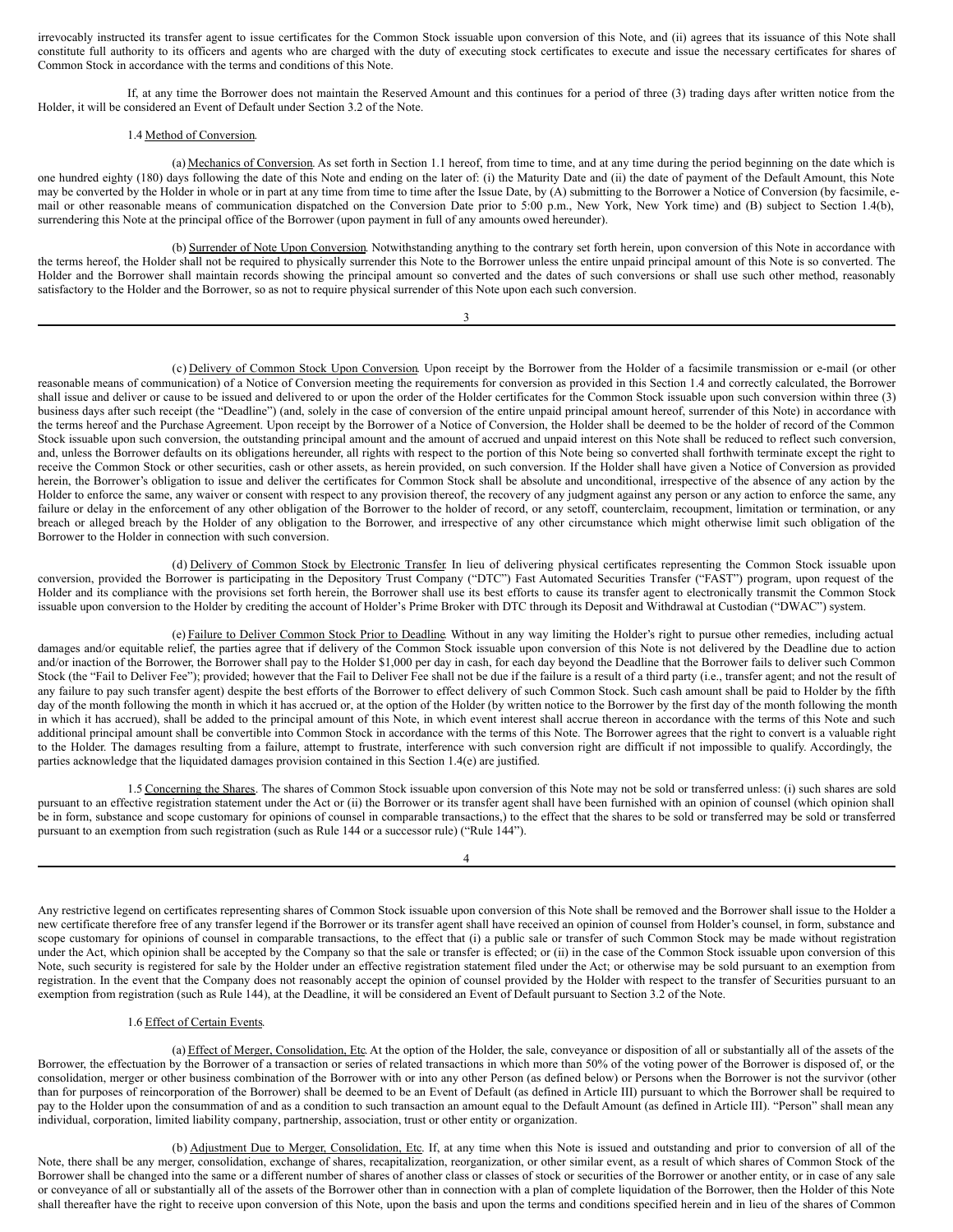<span id="page-4-0"></span>Stock immediately theretofore issuable upon conversion, such stock, securities or assets which the Holder would have been entitled to receive in such transaction had this Note been converted in full immediately prior to such transaction (without regard to any limitations on conversion set forth herein), and in any such case appropriate provisions shall be made with respect to the rights and interests of the Holder of this Note to the end that the provisions hereof (including, without limitation, provisions for adjustment of the Conversion Price and of the number of shares issuable upon conversion of the Note) shall thereafter be applicable, as nearly as may be practicable in relation to any securities or assets thereafter deliverable upon the conversion hereof. The Borrower shall not affect any transaction described in this Section 1.6(b) unless (a) it first gives, to the extent practicable, ten (10) days prior written notice (but in any event at least five (5) days prior written notice) of the record date of the special meeting of shareholders to approve, or if there is no such record date, the consummation of, such merger, consolidation, exchange of shares, recapitalization, reorganization or other similar event or sale of assets (during which time the Holder shall be entitled to convert this Note) and (b) the resulting successor or acquiring entity (if not the Borrower) assumes by written instrument the obligations of this Note. The above provisions shall similarly apply to successive consolidations, mergers, sales, transfers or share exchanges.

(c) Adjustment Due to Distribution. If the Borrower shall declare or make any distribution of its assets (or rights to acquire its assets) to holders of Common Stock as a dividend, stock repurchase, by way of return of capital or otherwise (including any dividend or distribution to the Borrower's shareholders in cash or shares (or rights to acquire shares) of capital stock of a subsidiary (i.e., a spin-off)) (a "Distribution"), then the Holder of this Note shall be entitled, upon any conversion of this Note after the date of record for determining shareholders entitled to such Distribution, to receive the amount of such assets which would have been payable to the Holder with respect to the shares of Common Stock issuable upon such conversion had such Holder been the holder of such shares of Common Stock on the record date for the determination of shareholders entitled to such Distribution.

1.7 Prepayment. Notwithstanding anything to the contrary contained in this Note, at any time during the periods set forth on the table immediately following this paragraph (the "Prepayment Periods"), the Borrower shall have the right, exercisable on not more than three (3) Trading Days prior written notice to the Holder of the Note to prepay the outstanding Note (principal and accrued interest), in full, in accordance with this Section 1.7. Any notice of prepayment hereunder (an "Optional Prepayment Notice") shall be delivered to the Holder of the Note at its registered addresses and shall state: (1) that the Borrower is exercising its right to prepay the Note, and (2) the date of prepayment which shall be not more than three (3) Trading Days from the date of the Optional Prepayment Notice. On the date fixed for prepayment (the "Optional Prepayment Date"), the Borrower shall make payment of the Optional Prepayment Amount (as defined below) to Holder, or upon the direction of the Holder as specified by the Holder in a writing to the Borrower (which direction shall to be sent to Borrower by the Holder at least one (1) business day prior to the Optional Prepayment Date). If the Borrower exercises its right to prepay the Note, the Borrower shall make payment to the Holder of an amount in cash equal to the percentage ("Prepayment Percentage") as set forth in the table immediately following this paragraph opposite the applicable Prepayment Period, multiplied by the sum of: (w) the then outstanding principal amount of this Note plus (x) accrued and unpaid interest on the unpaid principal amount of this Note to the Optional Prepayment Date plus (y) Default Interest, if any, on the amounts referred to in clauses (w) and (x) plus (z) any amounts owed to the Holder pursuant to Section 1.4 hereof (the "Optional Prepayment Amount").

| <b>Prepayment Period</b>                                                                                         | <b>Prepayment Percentage</b> |
|------------------------------------------------------------------------------------------------------------------|------------------------------|
| 1. The period beginning on the Issue Date and ending on                                                          | 110%                         |
| the date which is sixty (60) days following the Issue Date.                                                      |                              |
| 2. The period beginning on the date which is sixty-one (61) days following the Issue Date and ending on the date | 115%                         |
| which is ninety (90) days following the Issue Date.                                                              |                              |
| 3. The period beginning on the date that is ninety-one (91) days from the Issue Date and ending one hundred      | 120%                         |
| twenty (120) days following the Issue Date.                                                                      |                              |
| 4. The period beginning on the date that is one hundred twenty-one (121) days from the Issue Date and ending one | 125%                         |
| hundred fifty (150) days following the Issue Date.                                                               |                              |
| 5. The period beginning on the date that is one hundred fifty-one (151) days from the Issue Date and ending one  | 129%                         |
| hundred eighty (180) days following the Issue Date.                                                              |                              |

After the expiration of one hundred eighty (180) days following the Issue Date, the Borrower shall have no right of prepayment.

6

## **ARTICLE II. CERTAIN COVENANTS**

2.1 Sale of Assets. So long as the Borrower shall have any obligation under this Note, the Borrower shall not, without the Holder's written consent, sell, lease or otherwise dispose of any significant portion of its assets outside the ordinary course of business which renders the Borrower a "shell company" as such term is defined in Rule 144.

## **ARTICLE III. EVENTS OF DEFAULT**

If any of the following events of default (each, an "Event of Default") shall occur:

3.1 Failure to Pay Principal and Interest. The Borrower fails to pay the principal hereof or interest thereon when due on this Note, whether at maturity or upon acceleration and such breach continues for a period of ten (10) days after written notice from the Holder.

3.2 Conversion and the Shares. The Borrower fails to issue shares of Common Stock to the Holder (or announces or threatens in writing that it will not honor its obligation to do so) upon exercise by the Holder of the conversion rights of the Holder in accordance with the terms of this Note, fails to transfer or cause its transfer agent to transfer (issue) (electronically or in certificated form) any certificate for shares of Common Stock issued to the Holder upon conversion of or otherwise pursuant to this Note as and when required by this Note, the Borrower directs its transfer agent not to transfer or delays, impairs, and/or hinders its transfer agent in transferring (or issuing) (electronically or in certificated form) any certificate for shares of Common Stock to be issued to the Holder upon conversion of or otherwise pursuant to this Note as and when required by this Note, or fails to remove (or directs its transfer agent not to remove or impairs, delays, and/or hinders its transfer agent from removing) any restrictive legend (or to withdraw any stop transfer instructions in respect thereof) on any certificate for any shares of Common Stock issued to the Holder upon conversion of or otherwise pursuant to this Note as and when required by this Note (or makes any written announcement, statement or threat that it does not intend to honor the obligations described in this paragraph) and any such failure shall continue uncured (or any written announcement, statement or threat not to honor its obligations shall not be rescinded in writing) for three (3) business days after the Holder shall have delivered a Notice of Conversion. It is an obligation of the Borrower to remain current in its obligations to its transfer agent. It shall be an event of default of this Note, if a conversion of this Note is delayed, hindered or frustrated due to a balance owed by the Borrower to its transfer agent. If at the option of the Holder, the Holder advances any funds to the Borrower's transfer agent in order to process a conversion, such advanced funds shall be paid by the Borrower to the Holder within forty-eight (48) hours of a demand from the Holder.

3.3 Breach of Covenants. The Borrower breaches any material covenant or other material term or condition contained in this Note and any collateral documents including but not limited to the Purchase Agreement and such breach continues for a period of twenty (20) days after written notice thereof to the Borrower from the Holder.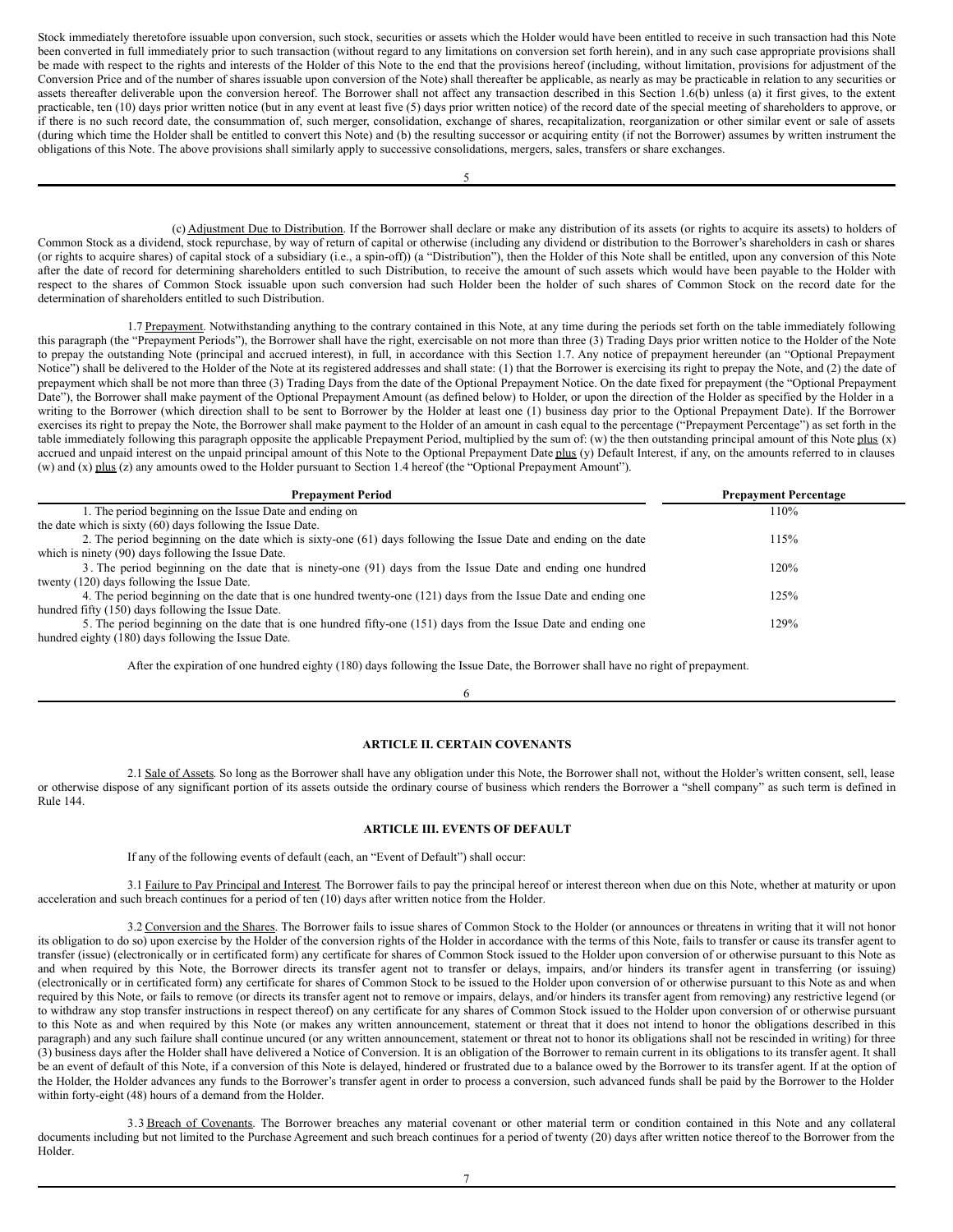3.4 Breach of Representations and Warranties. Any representation or warranty of the Borrower made herein or in any agreement, statement or certificate given in writing pursuant hereto or in connection herewith (including, without limitation, the Purchase Agreement), shall be false or misleading in any material respect when made and the breach of which has (or with the passage of time will have) a material adverse effect on the rights of the Holder with respect to this Note or the Purchase Agreement and such breach continues for a period of ten (10) days after written notice thereof to the Borrower from the Holder.

3.5 Receiver or Trustee. The Borrower or any subsidiary of the Borrower shall make an assignment for the benefit of creditors, or apply for or consent to the appointment of a receiver or trustee for it or for a substantial part of its property or business, or such a receiver or trustee shall otherwise be appointed.

3.6 Bankruptcy. Bankruptcy, insolvency, reorganization or liquidation proceedings or other proceedings, voluntary or involuntary, for relief under any bankruptcy law or any law for the relief of debtors shall be instituted by or against the Borrower or any subsidiary of the Borrower; provided, that in the event such event is triggered without the Borrower's consent, the Borrower shall have sixty (60) days after such event is triggered to discharge such event.

3.7 Delisting of Common Stock. The Borrower shall fail to maintain the listing of the Common Stock on at least one of the OTC (which specifically includes the quotation platforms maintained by the OTC Markets Group) or an equivalent replacement exchange, the Nasdaq National Market, the Nasdaq Small Cap Market, the New York Stock Exchange, or the American Stock Exchange.

3.8 Failure to Comply with the Exchange Act. The Borrower shall fail to comply with its reporting requirements of the Exchange Act; and/or the Borrower shall cease to be subject to the reporting requirements of the Exchange Act.

3.9 Liquidation. Any dissolution, liquidation, or winding up of Borrower or any substantial portion of its business.

3.10 Cessation of Operations. Any cessation of operations by Borrower or Borrower admits it is otherwise generally unable to pay its debts as such debts become due, provided, however, that any disclosure of the Borrower's ability to continue as a "going concern" shall not be an admission that the Borrower cannot pay its debts as they become due.

3.11 Financial Statement Restatement. The restatement of any financial statements filed by the Borrower with the SEC at any time after 180 days after the Issuance Date for any date or period until this Note is no longer outstanding, if the result of such restatement would, by comparison to the un-restated financial statement, have reasonably constituted a material adverse effect on the rights of the Holder with respect to this Note or the Purchase Agreement.

3.12 Replacement of Transfer Agent. In the event that the Borrower proposes to replace its transfer agent, the Borrower fails to provide, within five (5) business days prior toof the effective date of such replacement, a fully executed Irrevocable Transfer Agent Instructions in a form as initially delivered pursuant to the Purchase Agreement (including but not limited to the provision to irrevocably reserve shares of Common Stock in the Reserved Amount) signed by the successor transfer agent to Borrower and the Borrower.

8

3.13 Cross-Default. Notwithstanding anything to the contrary contained in this Note or the other related or companion documents, a breach or default by the Borrower of any covenant or other term or condition contained in any of the Other Agreements, after the passage of all applicable notice and cure or grace periods, shall, at the option of the Holder, be considered a default under this Note and the Other Agreements, in which event the Holder shall be entitled (but in no event required) to apply all rights and remedies of the Holder under the terms of this Note and the Other Agreements by reason of a default under said Other Agreement or hereunder. "Other Agreements" means, collectively, all agreements and instruments between, among or by: (1) the Borrower, and, or for the benefit of, (2) the Holder and any affiliate of the Holder, including, without limitation, promissory notes; provided, however, the term "Other Agreements" shall not include the related or companion documents to this Note. Each of the loan transactions will be cross-defaulted with each other loan transaction and with all other existing and future debt of Borrower to the Holder.

Upon the occurrence and during the continuation of any Event of Default specified in Section 3.1 (solely with respect to failure to pay the principal hereof or interest thereon when due at the Maturity Date), the Note shall become immediately due and payable and the Borrower shall pay to the Holder, in full satisfaction of its obligations hereunder, an amount equal to the Default Amount (as defined herein). UPON THE OCCURRENCE AND DURING THE CONTINUATION OF ANY EVENT OF DEFAULT SPECIFIED IN SECTION 3.2, THE NOTE SHALL BECOME IMMEDIATELY DUE AND PAYABLE AND THE BORROWER SHALL PAY TO THE HOLDER, IN FULL SATISFACTION OF ITS OBLIGATIONS HEREUNDER, AN AMOUNT EQUAL TO: (Y) THE DEFAULT AMOUNT (AS DEFINED HEREIN); MULTIPLIED BY (Z) TWO (2). Upon the occurrence and during the continuation of any Event of Default specified in Sections 3.1 (solely with respect to failure to pay the principal hereof or interest thereon when due on this Note or upon acceleration), 3.3, 3.4, 3.7, 3.8, 3.10, 3.11, 3.12, and/or 3.13, exercisable through the delivery of written notice to the Borrower by such Holders (the "Default Notice"), and upon the occurrence of an Event of Default specified the remaining sections of Articles III (other than failure to pay the principal hereof or interest thereon at the Maturity Date specified in Section 3,1 hereof), the Note shall become immediately due and payable and the Borrower shall pay to the Holder, in full satisfaction of its obligations hereunder, an amount equal to the greater of (i) 150% times the sum of (w) the then outstanding principal amount of this Noteplus (x) accrued and unpaid interest on the unpaid principal amount of this Note to the date of payment (the "Mandatory Prepayment Date") plus (y) Default Interest, if any, on the amounts referred to in clauses (w) and/or  $(x)$  plus  $(z)$  any amounts owed to the Holder pursuant to Section 1.4(e) hereof (the then outstanding principal amount of this Note to the date of payment plus the amounts referred to in clauses (x), (y) and (z) shall collectively be known as the "Default Amount") and all other amounts payable hereunder shall immediately become due and payable, all without demand, presentment or notice, all of which hereby are expressly waived, together with all costs, including, without limitation, legal fees and expenses, of collection, and the Holder shall be entitled to exercise all other rights and remedies available at law or in equity.

If the Borrower fails to pay the Default Amount within ten (10) business days of written notice that such amount is due and payable, then the Holder shall have the right at any time, so long as the Borrower remains in default (and so long and to the extent that there are sufficient authorized shares), to require the Borrower, upon written notice, to immediately issue, in lieu of the Default Amount, the number of shares of Common Stock of the Borrower equal to the Default Amount divided by the Conversion Price then in effect.

 $\Omega$ 

### **ARTICLE IV. MISCELLANEOUS**

4.1 Failure or Indulgence Not Waiver. No failure or delay on the part of the Holder in the exercise of any power, right or privilege hereunder shall operate as a waiver thereof, nor shall any single or partial exercise of any such power, right or privilege preclude other or further exercise thereof or of any other right, power or privileges. All rights and remedies existing hereunder are cumulative to, and not exclusive of, any rights or remedies otherwise available.

4.2 Notices. All notices, demands, requests, consents, approvals, and other communications required or permitted hereunder shall be in writing and, unless otherwise specified herein, shall be (i) personally served, (ii) deposited in the mail, registered or certified, return receipt requested, postage prepaid, (iii) delivered by reputable air courier service with charges prepaid, or (iv) transmitted by hand delivery, telegram, email, facsimile, addressed as set forth below or to such other address as such party shall have specified most recently by written notice. Any notice or other communication required or permitted to be given hereunder shall be deemed effective (a) upon hand delivery or delivery by facsimile, with accurate confirmation generated by the transmitting facsimile machine, at the address or number designated below (if delivered on a business day during normal business hours where such notice is to be received), or the first business day following such delivery (if delivered other than on a business day during normal business hours where such notice is to be received) or (b) on the second business day following the date of mailing by express courier service, fully prepaid,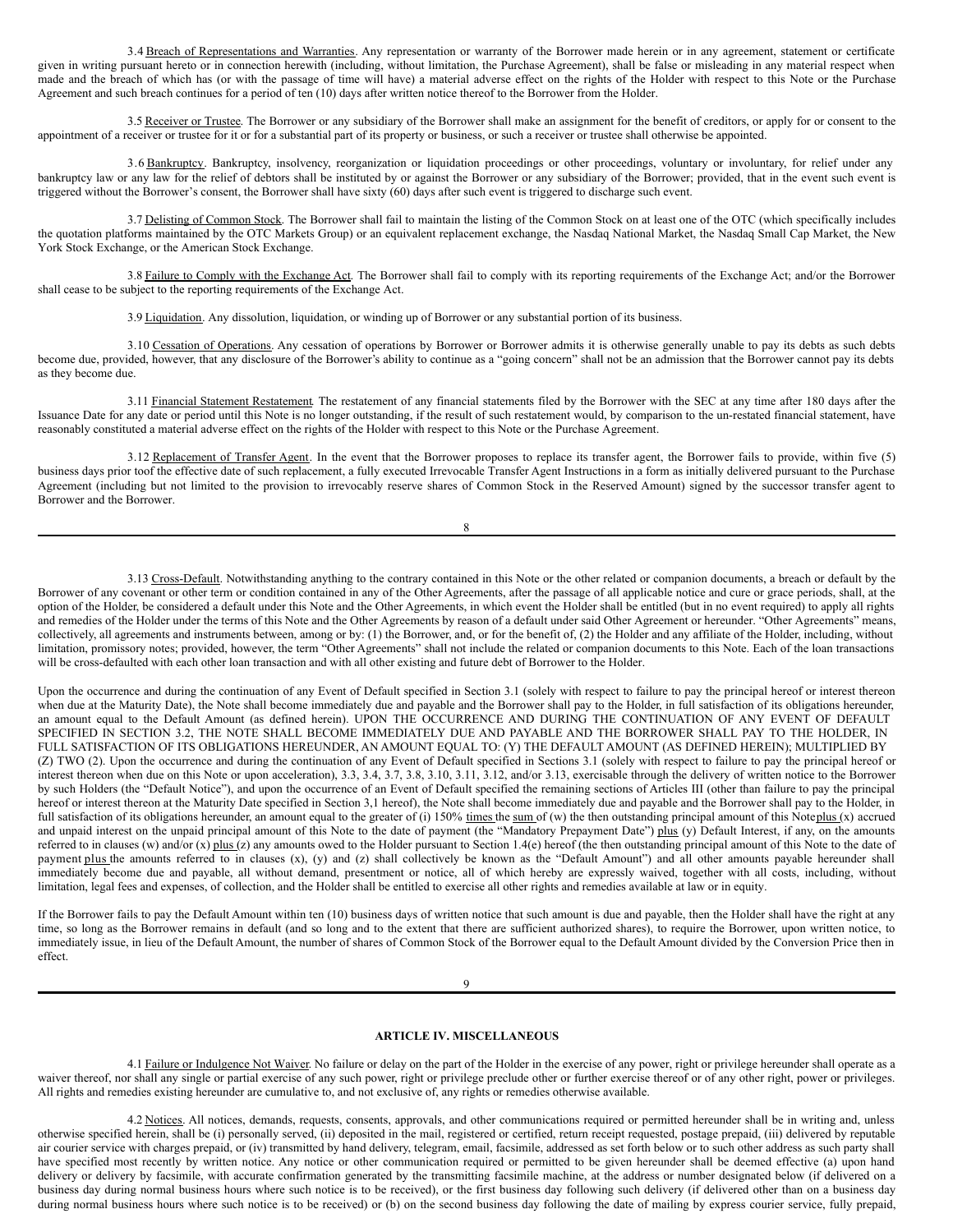addressed to such address, or upon actual receipt of such mailing, whichever shall first occur. The addresses for such communications shall be:

If to the Borrower, to:

PROPANC BIOPHARMA INC. 302, 6 Butler Street Camberwell, VIC, 3124 Australia Attn: James Nathanielsz, Chief Executive Officer Email: j.nathanielsz@propanc.com

If to the Holder:

SIXTH STREET LENDING LLC 1800 Diagonal Road, Suite 623 Alexandria VA 22314 Email: ckramer@sixthstreetlending.com

4.3 Amendments. This Note and any provision hereof may only be amended by an instrument in writing signed by the Borrower and the Holder. The term "Note" and all reference thereto, as used throughout this instrument, shall mean this instrument (and the other Notes issued pursuant to the Purchase Agreement) as originally executed, or if later amended or supplemented, then as so amended or supplemented.

4.4 [Intentionally Deleted].

4.5 Assignability. This Note shall be binding upon the Borrower and its successors and assigns, and shall inure to be the benefit of the Holder and its successors and assigns. Each transferee of this Note must be an "accredited investor" (as defined in Rule 501(a) of the Securities and Exchange Commission). Notwithstanding anything in this Note to the contrary, this Note may be pledged as collateral in connection with a bonafide margin account or other lending arrangement; and may be assigned by the Holder without the consent of the Borrower.

10

4.6 Cost of Collection. If default is made in the payment of this Note, the Borrower shall pay the Holder hereof costs of collection, including reasonable attorneys' fees.

4.7 Governing Law. This Note shall be governed by and construed in accordance with the laws of the Commonwealth of Virginia without regard to principles of conflicts of laws. Any action brought by either party against the other concerning the transactions contemplated by this Note shall be brought only in the Circuit Court of Fairfax County, Virginia or in the Alexandria Division of the United States District Court for the Eastern District of Virginia. The parties to this Note hereby irrevocably waive any objection to jurisdiction and venue of any action instituted hereunder and shall not assert any objection or defense based on lack of jurisdiction or venue or based upon *forum non conveniens*. The Borrower and Holder waive trial by jury. The Holder shall be entitled to recover from the Borrower its reasonable attorney's fees and costs incurred in connection with or related to any Event of Default by the Company, as defined in Article III hereof. In the event that any provision of this Note or any other agreement delivered in connection herewith is invalid or unenforceable under any applicable statute or rule of law, then such provision shall be deemed inoperative to the extent that it may conflict therewith and shall be deemed modified to conform with such statute or rule of law. Any such provision which may prove invalid or unenforceable under any law shall not affect the validity or enforceability of any other provision hereof or any agreement delivered in connection herewith. Each party hereby irrevocably waives personal service of process and consents to process being served in any suit, action or proceeding in connection with this Note, any agreement or any other document delivered in connection with this Note by mailing a copy thereof via registered or certified mail or overnight delivery (with evidence of delivery) to such party at the address in effect for notices to it under this Note and agrees that such service shall constitute good and sufficient service of process and notice thereof. Nothing contained herein shall be deemed to limit in any way any right to serve process in any other manner permitted by law.

4.8 Purchase Agreement. By its acceptance of this Note, each party agrees to be bound by the applicable terms of the Purchase Agreement.

4.9 Remedies. The Borrower acknowledges that a breach by it of its obligations hereunder will cause irreparable harm to the Holder, by vitiating the intent and purpose of the transaction contemplated hereby. Accordingly, the Borrower acknowledges that the remedy at law for a breach of its obligations under this Note will be inadequate and agrees, in the event of a breach or threatened breach by the Borrower of the provisions of this Note, that the Holder shall be entitled, in addition to all other available remedies at law or in equity, and in addition to the penalties assessable herein, to an injunction or injunctions restraining, preventing or curing any breach of this Note and to enforce specifically the terms and provisions thereof, without the necessity of showing economic loss and without any bond or other security being required.

11

IN WITNESS WHEREOF, Borrower has caused this Note to be signed in its name by its duly authorized officer on the Issue Date.

### **PROPANC BIOPHARMA, INC.**

By:

James Nathanielsz Chief Executive Officer

12

#### **EXHIBIT A — NOTICE OF CONVERSION**

The undersigned hereby elects to convert \$ principal amount of the Note (defined below) into that number of shares of Common Stock to be issued pursuant to the conversion of the Note ("Common Stock") as set forth below, of PROPANC BIOPHARMA, INC., a Delaware corporation (the "Borrower"), according to the conditions of the convertible note of the Borrower dated as of August , 2021 (the "Note"), as of the date written below. No fee will be charged to the Holder for any conversion, except for transfer taxes, if any.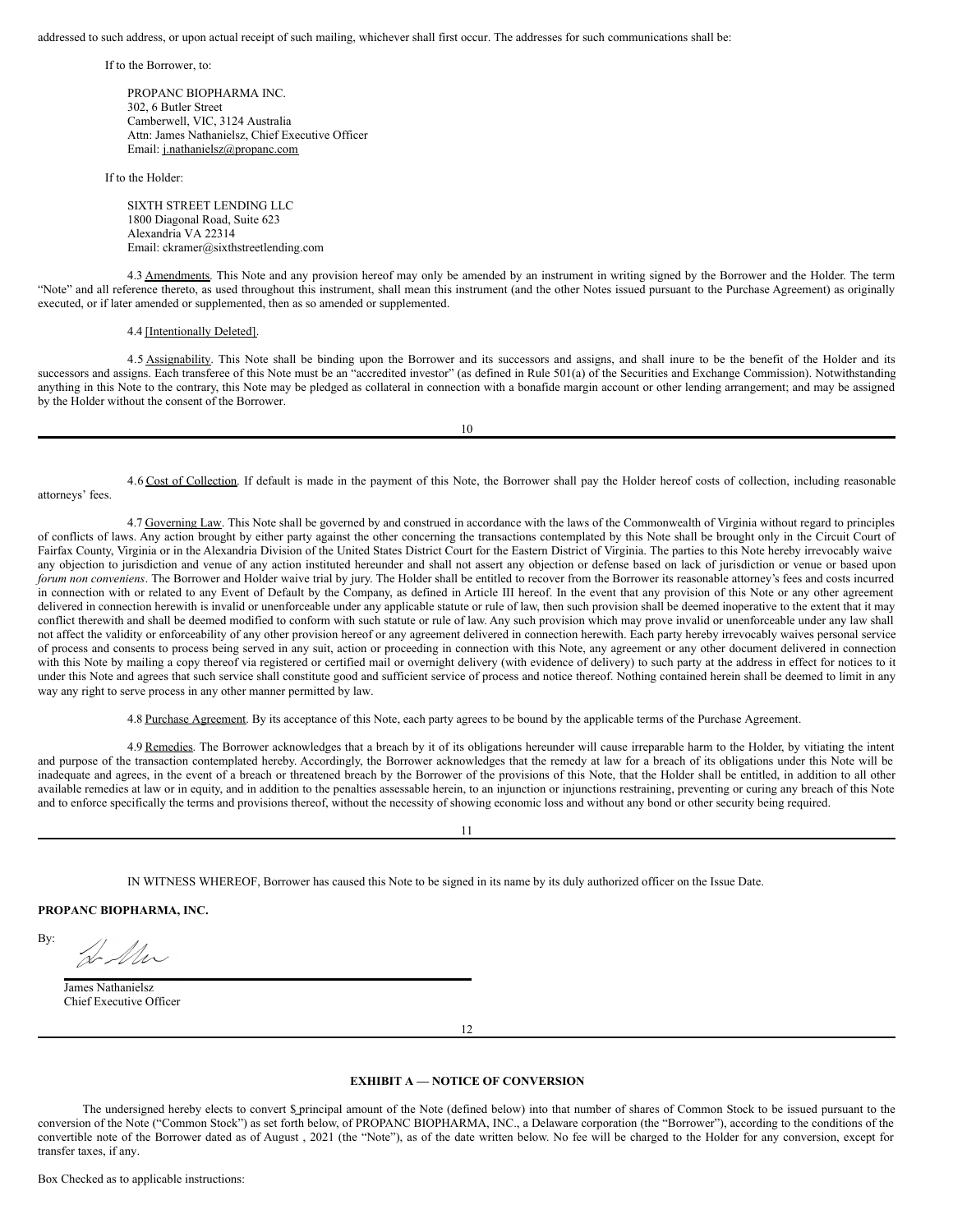☐ The Borrower shall electronically transmit the Common Stock issuable pursuant to this Notice of Conversion to the account of the undersigned or its nominee with DTC through its Deposit Withdrawal Agent Commission system ("DWAC Transfer").

Name of DTC Prime Broker: Account Number:

☐ The undersigned hereby requests that the Borrower issue a certificate or certificates for the number of shares of Common Stock set forth below (which numbers are based on the Holder's calculation attached hereto) in the name(s) specified immediately below or, if additional space is necessary, on an attachment hereto:

| Date of conversion:                           |  |
|-----------------------------------------------|--|
| <b>Applicable Conversion Price:</b>           |  |
| Number of shares of common stock to be issued |  |
| pursuant to conversion of the Notes:          |  |
| Amount of Principal Balance due remaining     |  |
| under the Note after this conversion:         |  |
|                                               |  |

## SIXTH STREET LENDING LLC

| By:    |             |  |
|--------|-------------|--|
| Name:  | Curt Kramer |  |
| Title: | President   |  |
| Date:  |             |  |

13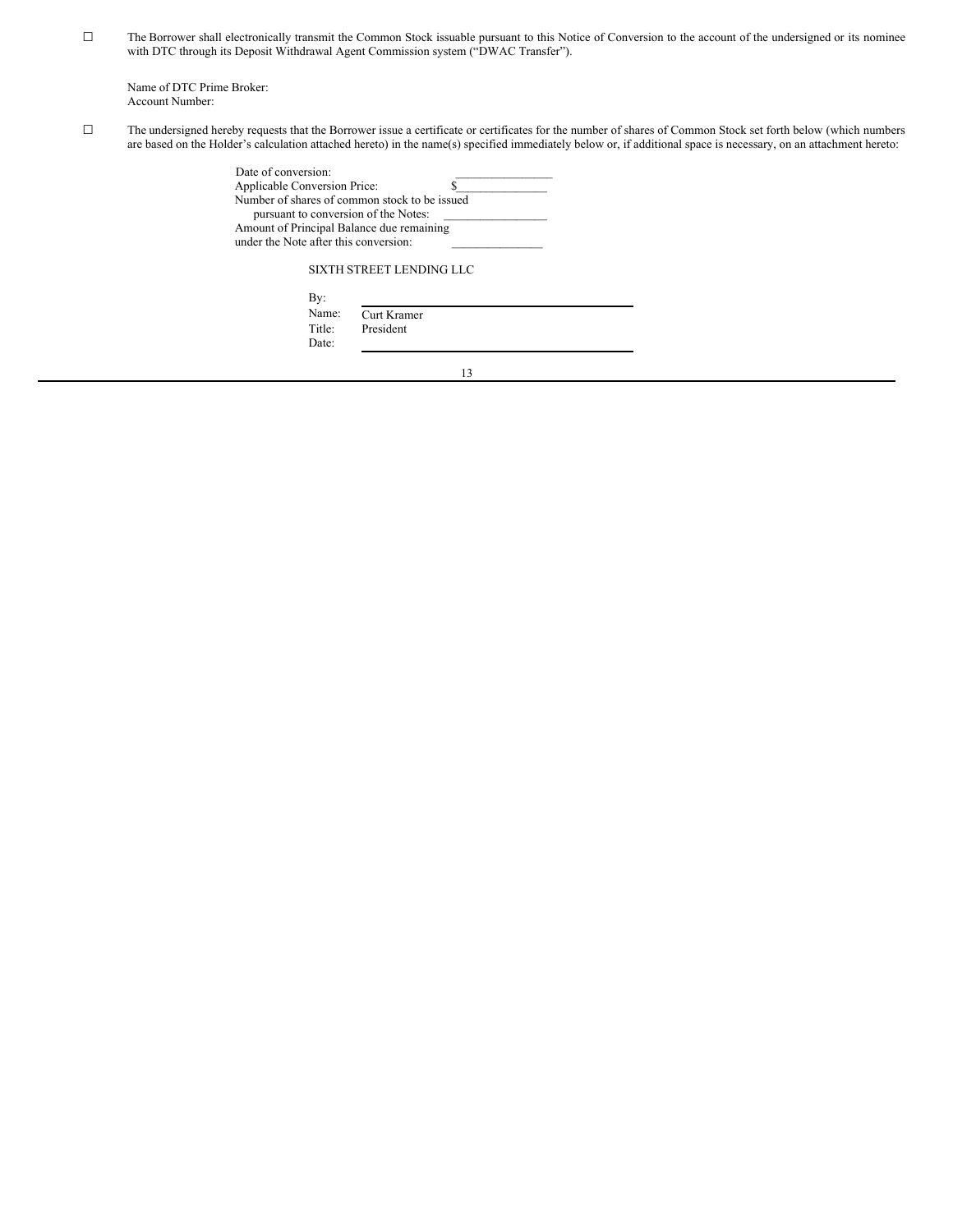## **SECURITIES PURCHASE AGREEMENT**

This **SECURITIES PURCHASE AGREEMENT** (the "Agreement"), dated as of March 7, 2022, by and between**PROPANC BIOPHARMA, INC.**, a Delaware corporation, with its address at 302, 6 Butler Street, Camberwell, VIC, 3124 Australia (the "Company"), and **SIXTH STREET LENDING LLC**, a Virginia limited liability company, with its address at 1800 Diagonal Road, Suite 623, Alexandria, VA 22314 (the "Buyer").

#### **WHEREAS**:

A. The Company and the Buyer are executing and delivering this Agreement in reliance upon the exemption from securities registration afforded by the rules and regulations as promulgated by the United States Securities and Exchange Commission (the "SEC") under the Securities Act of 1933, as amended (the "1933 Act"); and

B. Buyer desires to purchase and the Company desires to issue and sell, upon the terms and conditions set forth in this Agreement a convertible note of the Company, in the form attached hereto as Exhibit A, in the aggregate principal amount of \$68,750.00 (together with any note(s) issued in replacement thereof or as a dividend thereon or otherwise with respect thereto in accordance with the terms thereof, the "Note"), convertible into shares of common stock, \$0.001 par value per share, of the Company (the "Common Stock"), upon the terms and subject to the limitations and conditions set forth in such Note.

**NOW THEREFORE**, the Company and the Buyer severally (and not jointly) hereby agree as

follows:

#### 1. Purchase and Sale of Note.

a. Purchase of Note. On the Closing Date (as defined below), the Company shall issue and sell to the Buyer and the Buyer agrees to purchase from the Company such principal amount of Note as is set forth immediately below the Buyer's name on the signature pages hereto.

b. Form of Payment. On the Closing Date (as defined below), (i) the Buyer shall pay the purchase price for the Note to be issued and sold to it at the Closing (as defined below) (the "Purchase Price") by wire transfer of immediately available funds to the Company, in accordance with the Company's written wiring instructions, against delivery of the Note in the principal amount equal to the Purchase Price as is set forth immediately below the Buyer's name on the signature pages hereto, and (ii) the Company shall deliver such duly executed Note on behalf of the Company, to the Buyer, against delivery of such Purchase Price.

c. Closing Date. Subject to the satisfaction (or written waiver) of the conditions thereto set forth in Section 6 and Section 7 below, the date and time of the issuance and sale of the Note pursuant to this Agreement (the "Closing Date") shall be 12:00 noon, Eastern Standard Time on or about March 8, 2022, or such other mutually agreed upon time. The closing of the transactions contemplated by this Agreement (the "Closing") shall occur on the Closing Date at such location as may be agreed to by the parties.

#### 2. Buyer's Representations and Warranties. The Buyer represents and warrants to the Company that:

a. Investment Purpose. As of the date hereof, the Buyer is purchasing the Note and the shares of Common Stock issuable upon conversion of or otherwise pursuant to the Note (such shares of Common Stock being collectively referred to herein as the "Conversion Shares" and, collectively with the Note, the "Securities") for its own account and not with a present view towards the public sale or distribution thereof, except pursuant to sales registered or exempted from registration under the 1933 Act.

Investor").

b . Accredited Investor Status. The Buyer is an "accredited investor" as that term is defined in Rule 501(a) of Regulation D (an "Accredited

c. Reliance on Exemptions. The Buyer understands that the Securities are being offered and sold to it in reliance upon specific exemptions from the registration requirements of United States federal and state securities laws and that the Company is relying upon the truth and accuracy of, and the Buyer's compliance with, the representations, warranties, agreements, acknowledgments and understandings of the Buyer set forth herein in order to determine the availability of such exemptions and the eligibility of the Buyer to acquire the Securities.

d. Information. The Company has not disclosed to the Buyer any material nonpublic information and will not disclose such information unless such information is disclosed to the public prior to or promptly following such disclosure to the Buyer.

e. Legends. The Buyer understands that the Note and, until such time as the Conversion Shares have been registered under the 1933 Act; or may be sold pursuant to an applicable exemption from registration, the Conversion Shares may bear a restrictive legend in substantially the following form:

"THE SECURITIES REPRESENTED BY THIS INSTRUMENT HAVE NOT BEEN REGISTERED UNDER THE SECURITIES ACT OF 1933, AS AMENDED (THE "SECURITIES ACT"), OR UNDER ANY STATE SECURITIES LAWS, AND MAY NOT BE PLEDGED, SOLD, ASSIGNED, HYPOTHECATED OR OTHERWISE TRANSFERRED UNLESS (1) A REGISTRATION STATEMENT WITH RESPECT THERETO IS EFFECTIVE UNDER THE SECURITIES ACT AND ANY APPLICABLE STATE SECURITIES LAWS OR (2) THE ISSUER OF SUCH SECURITIES RECEIVES AN OPINION OF COUNSEL TO THE HOLDER OF SUCH SECURITIES, WHICH COUNSEL AND OPINION ARE REASONABLY ACCEPTABLE TO THE ISSUER, THAT SUCH SECURITIES MAY BE PLEDGED, SOLD, ASSIGNED, HYPOTHECATED OR OTHERWISE TRANSFERRED WITHOUT AN EFFECTIVE REGISTRATION STATEMENT UNDER THE SECURITIES ACT AND APPLICABLE STATE SECURITIES LAWS."

The legend set forth above shall be removed and the Company shall issue a certificate without such legend to the holder of any Security upon which it is stamped, if, unless otherwise required by applicable state securities laws, (a) such Security is registered for sale under an effective registration statement filed under the 1933 Act or otherwise may be sold pursuant to an exemption from registration without any restriction as to the number of securities as of a particular date that can then be immediately sold, or (b) such holder provides the Company with an opinion of counsel, in form, substance and scope customary for opinions of counsel in comparable transactions, to the effect that a public sale or transfer of such Security may be made without registration under the 1933 Act, which opinion shall be accepted by the Company so that the sale or transfer is effected. The Buyer agrees to sell all Securities, including those represented by a certificate(s) from which the legend has been removed, in compliance with applicable prospectus delivery requirements, if any. In the event that the Company does not accept the opinion of counsel, which opinion is in such satisfactory form, substance and scope as described above, provided by the Buyer with respect to the transfer of Securities pursuant to an exemption from registration, such as Rule 144, at the Deadline (as defined in the Note), it will be considered an Event of Default pursuant to Section 3.2 of the Note.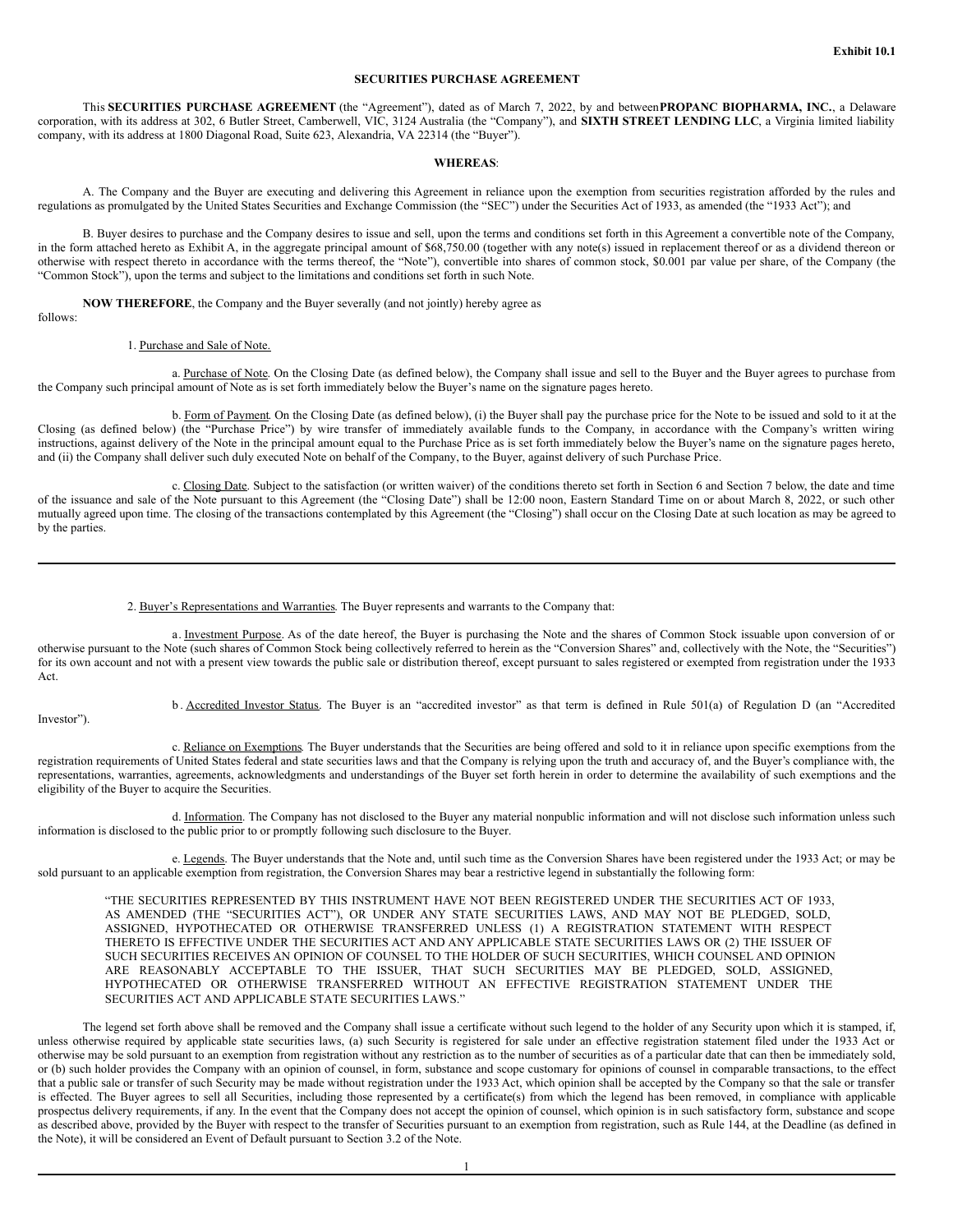f. Authorization; Enforcement. This Agreement has been duly and validly authorized by the Buyer. This Agreement has been duly executed and delivered on behalf of the Buyer, and this Agreement constitutes a valid and binding agreement of the Buyer enforceable in accordance with its terms.

#### 3. Representations and Warranties of the Company. The Company represents and warrants to the Buyer that:

a. Organization and Qualification. The Company and each of its Subsidiaries (as defined below), if any, is a corporation duly organized, validly existing and in good standing under the laws of the jurisdiction in which it is incorporated, with full power and authority (corporate and other) to own, lease, use and operate its properties and to carry on its business as and where now owned, leased, used, operated and conducted , except for those jurisdictions in which failure to have such authority would not have a Material Adverse Effect. "Subsidiaries" means any corporation or other organization, whether incorporated or unincorporated, in which the Company owns, directly or indirectly, any equity or other ownership interest.

b. Authorization; Enforcement. (i) The Company has all requisite corporate power and authority to enter into and perform this Agreement, the Note and to consummate the transactions contemplated hereby and thereby and to issue the Securities, in accordance with the terms hereof and thereof, (ii) the execution and delivery of this Agreement, the Note by the Company and the consummation by it of the transactions contemplated hereby and thereby (including without limitation, the issuance of the Note and the issuance and reservation for issuance of the Conversion Shares issuable upon conversion or exercise thereof) have been duly authorized by the Company's Board of Directors and no further consent or authorization of the Company, its Board of Directors, or its shareholders is required, (iii) this Agreement has been duly executed and delivered by the Company by its authorized representative, and such authorized representative is the true and official representative with authority to sign this Agreement and the other documents executed in connection herewith and bind the Company accordingly, and (iv) this Agreement constitutes, and upon execution and delivery by the Company of the Note, each of such instruments will constitute, a legal, valid and binding obligation of the Company enforceable against the Company in accordance with its terms , except as limited by bankruptcy, insolvency or other laws of general application relating to or affecting the enforcement of creditors' rights generally and general principles of equity.

c. Capitalization. As of September 30, 2021, the authorized common stock of the Company consists of 1,000,000,000 authorized shares of Common Stock, \$0.001 par value per share, of which 61417527 shares are issued and outstanding. All of such outstanding shares of capital stock are, or upon issuance will be, duly authorized, validly issued, fully paid and non-assessable.

2

d. Issuance of Shares. The Conversion Shares are duly authorized and reserved for issuance and, upon conversion of the Note in accordance with its respective terms, will be validly issued, fully paid and non-assessable, and free from all taxes, liens, claims and encumbrances with respect to the issue thereof and shall not be subject to preemptive rights or other similar rights of shareholders of the Company and will not impose personal liability upon the holder thereof.

e. No Conflicts. The execution, delivery and performance of this Agreement, the Note by the Company and the consummation by the Company of the transactions contemplated hereby and thereby (including, without limitation, the issuance and reservation for issuance of the Conversion Shares) will not (i) conflict with or result in a violation of any provision of the Company's Certificate of Incorporation or By-laws, or (ii) violate or conflict with, or result in a breach of any provision of, or constitute a default (or an event which with notice or lapse of time or both could become a default) under, or give to others any rights of termination, amendment, acceleration or cancellation of, any agreement, indenture, patent, patent license or instrument to which the Company or any of its Subsidiaries is a party, or (iii) result in a violation of any law, rule, regulation, order, judgment or decree (including federal and state securities laws and regulations and regulations of any self-regulatory organizations to which the Company or its securities are subject) applicable to the Company or any of its Subsidiaries or by which any property or asset of the Company or any of its Subsidiaries is bound or affected (except for such conflicts, defaults, terminations, amendments, accelerations, cancellations and violations as would not, individually or in the aggregate, have a Material Adverse Effect). The businesses of the Company and its Subsidiaries, if any, are not being conducted, and shall not be conducted so long as the Buyer owns any of the Securities, in violation of any law, ordinance or regulation of any governmental entity, except for such violations as would not, individually or in the aggregate, have a Material Adverse Effect. "Material Adverse Effect" means any material adverse effect on the business, operations, assets or financial condition of the Company or its Subsidiaries, if any, taken as a whole, or on the transactions contemplated hereby or by the agreements or instruments to be entered into in connection herewith.

f. SEC Documents; Financial Statements. The Company has filed all reports, schedules, forms, statements and other documents required to be filed by it with the SEC pursuant to the reporting requirements of the Securities Exchange Act of 1934, as amended (the "1934 Act") (all of the foregoing filed prior to the date hereof and all exhibits included therein and financial statements and schedules thereto and documents (other than exhibits to such documents) incorporated by reference therein, being hereinafter referred to herein as the "SEC Documents"). Upon written request the Company will deliver to the Buyer true and complete copies of the SEC Documents, except for such exhibits and incorporated documents or such SEC Documents which are available on EDGAR. As of their respective dates or if amended, as of the dates of the amendments, the SEC Documents complied in all material respects with the requirements of the 1934 Act and the rules and regulations of the SEC promulgated thereunder applicable to the SEC Documents, and none of the SEC Documents, at the time they were filed with the SEC, contained any untrue statement of a material fact or omitted to state a material fact required to be stated therein or necessary in order to make the statements therein, in light of the circumstances under which they were made, not misleading. None of the statements made in any such SEC Documents is, or has been, required to be amended or updated under applicable law (except for such statements as have been amended or updated in subsequent filings prior the date hereof). As of their respective dates or if amended, as of the dates of the amendments, the financial statements of the Company included in the SEC Documents complied as to form in all material respects with applicable accounting requirements and the published rules and regulations of the SEC with respect thereto. Such financial statements have been prepared in accordance with United States generally accepted accounting principles, consistently applied, during the periods involved and fairly present in all material respects the consolidated financial position of the Company and its consolidated Subsidiaries as of the dates thereof and the consolidated results of their operations and cash flows for the periods then ended (subject, in the case of unaudited statements, to normal year-end audit adjustments). The Company is subject to the reporting requirements of the 1934 Act.

g. Absence of Certain Changes. Except as set forth in the SEC Documents, since September 30, 2021, except as may have been advised by the Company to the Buyer, there has been no material adverse change and no material adverse development in the assets, liabilities, business, properties, operations, financial condition, results of operations, prospects or 1934 Act reporting status of the Company or any of its Subsidiaries.

3

h. Absence of Litigation. Except as set forth in the SEC Documents, there is no action, suit, claim, proceeding, inquiry or investigation before or by any court, public board, government agency, self-regulatory organization or body pending or, to the knowledge of the Company or any of its Subsidiaries, threatened against or affecting the Company or any of its Subsidiaries, or their officers or directors in their capacity as such, that could have a Material Adverse Effect. The Company and its Subsidiaries are unaware of any facts or circumstances which might give rise to any of the foregoing that could have a Material Adverse Effect.

i. No Integrated Offering. Neither the Company, nor any of its affiliates, nor any person acting on its or their behalf, has directly or indirectly made any offers or sales in any security or solicited any offers to buy any security under circumstances that would require registration under the 1933 Act of the issuance of the Securities to the Buyer. The issuance of the Securities to the Buyer will not be integrated with any other issuance of the Company's securities (past, current or future) for purposes of any shareholder approval provisions applicable to the Company or its securities.

j. No Brokers. The Company has taken no action which would give rise to any claim by any person for brokerage commissions, transaction fees or similar payments relating to this Agreement or the transactions contemplated hereby.

k. No Investment Company. The Company is not, and upon the issuance and sale of the Securities as contemplated by this Agreement will not be an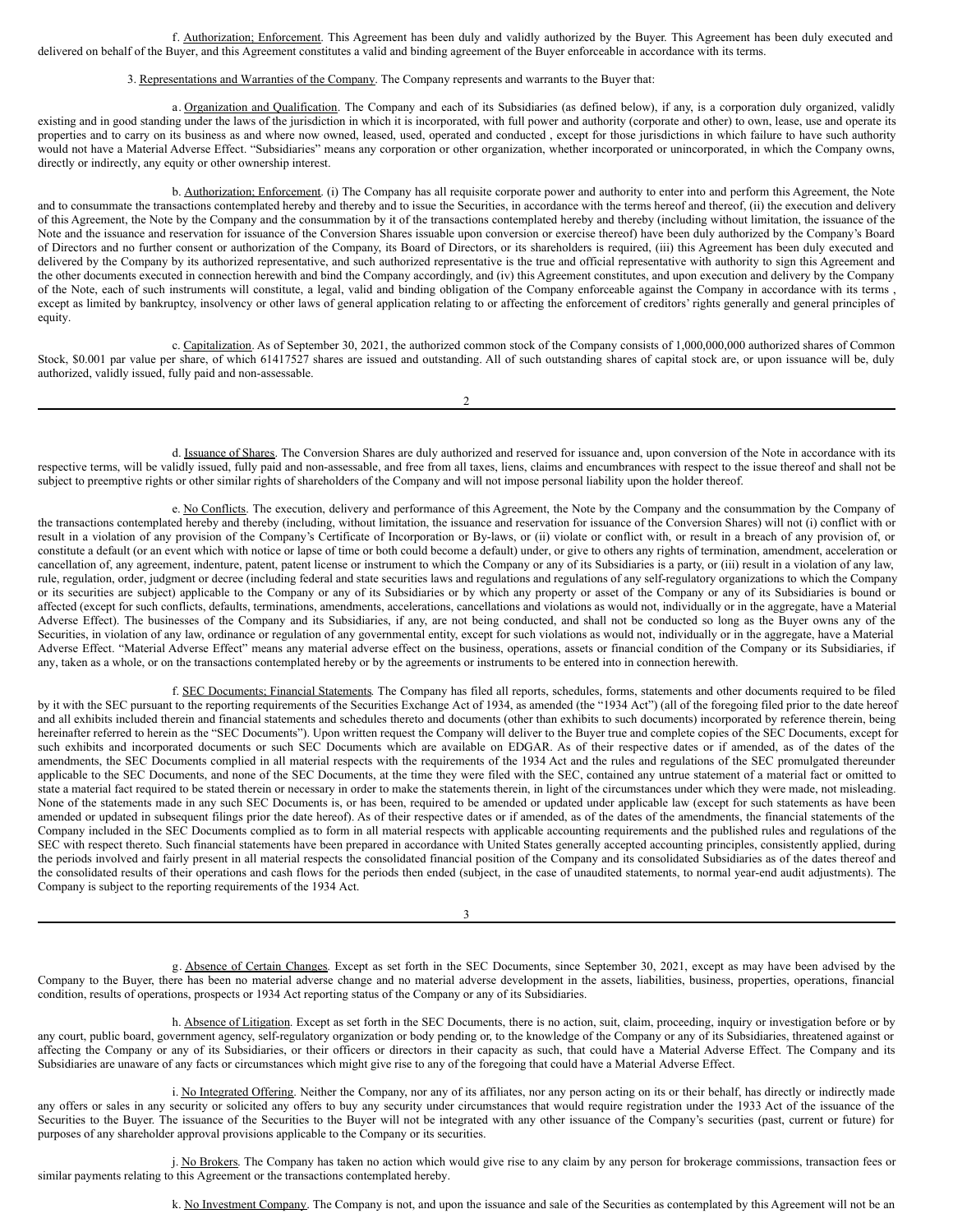<span id="page-10-0"></span>"investment company" required to be registered under the Investment Company Act of 1940 (an "Investment Company"). The Company is not controlled by an Investment Company.

l. Breach of Representations and Warranties by the Company. If the Company breaches any of the representations or warranties set forth in this Section 3, and such breach continues for a period of ten (10) days after written notice thereof to the Borrower from the Holder, in addition to any other remedies available to the Buyer pursuant to this Agreement, it will be considered an Event of default under Section 3.4 of the Note.

4. COVENANTS.

a. Best Efforts. The Company shall use its best efforts to satisfy timely each of the conditions described in Section 7 of this Agreement.

b. Form D; Blue Sky Laws. The Company agrees to timely make any filings required by federal and state laws as a result of the closing of the transactions contemplated by this Agreement to the extent any such filings are required by federal and state laws.

4

c. Use of Proceeds. The Company shall use the proceeds for general working capital purposes.

d. Expenses. At the Closing, the Company's obligation with respect to the transactions contemplated by this Agreement is to reimburse Buyer' expenses shall be \$3,750.00 for Buyer's legal fees and due diligence fee.

e. Corporate Existence. So long as the Buyer beneficially owns any Note, the Company shall maintain its corporate existence and shall not sell all or substantially all of the Company's assets which would render the Company a "shell company" as such term is defined in Rule 144 of the Securities Act, except with the prior written consent of the Buyer.

f. Breach of Covenants. If the Company breaches any of the covenants set forth in this Section 4, and such breach continues for a period of ten (10) days after written notice thereof to the Borrower from the Holder, in addition to any other remedies available to the Buyer pursuant to this Agreement, it will be considered an event of default under Section 3.4 of the Note.

g. Failure to Comply with the 1934 Act. So long as the Buyer beneficially owns the Note, the Company shall comply with the reporting requirements of the 1934 Act; and the Company shall continue to be subject to the reporting requirements of the 1934 Act.

h. Trading Activities. Neither the Buyer nor its affiliates has an open short position in the common stock of the Company and the Buyer agrees that it shall not, and that it will cause its affiliates not to, engage in any short sales of or hedging transactions with respect to the common stock of the Company.

i. The Buyer is Not a "Dealer". The Buyer and the Company hereby acknowledge and agree that the Buyer has not: (i) acted as an underwriter; (ii) acted as a market maker or specialist; (iii) acted as "de facto" market maker; or (iv) conducted any other professional market activities such as providing investment advice, extending credit and lending securities in connection; and thus that the Buyer is not a "Dealer" as such term is defined in the 1934 Act.

5. Transfer Agent Instructions. The Company shall issue irrevocable instructions to its transfer agent to issue certificates, registered in the name of the Buyer or its nominee, for the Conversion Shares in such amounts as specified from time to time by the Buyer to the Company upon conversion of the Note in accordance with the terms thereof (the "Irrevocable Transfer Agent Instructions"). In the event that the Company proposes to replace its transfer agent, the Company shall provide, within five (5) business days prior to the effective date of such replacement, a fully executed Irrevocable Transfer Agent Instructions in a form as initially delivered pursuant to this Agreement (including but not limited to the provision to irrevocably reserve shares of Common Stock in the Reserved Amount as such term is defined in the Note) signed by the successor transfer agent to Company and the Company. Prior to registration of the Conversion Shares under the 1933 Act or the date on which the Conversion Shares may be sold pursuant to an exemption from registration, all such certificates shall bear the restrictive legend specified in Section 2(e) of this Agreement. The Company warrants that: (i) no instruction other than the Irrevocable Transfer Agent Instructions referred to in this Section 5, will be given by the Company to its transfer agent and that the Securities shall otherwise be freely transferable on the books and records of the Company as and to the extent provided in this Agreement and the Note; (ii) it will not direct its transfer agent not to transfer or delay, impair, and/or hinder its transfer agent in transferring (or issuing)(electronically or in certificated form) any certificate for Conversion Shares to be issued to the Buyer upon conversion of or otherwise pursuant to the Note as and when required by the Note and this Agreement; and (iii) it will not fail to remove (or directs its transfer agent not to remove or impairs, delays, and/or hinders its transfer agent from removing) any restrictive legend (or to withdraw any stop transfer instructions in respect thereof) on any certificate for any Conversion Shares issued to the Buyer upon conversion of or otherwise pursuant to the Note as and when required by the Note and/or this Agreement. If the Buyer provides the Company and the Company's transfer, at the cost of the Buyer, with an opinion of counsel in form, substance and scope customary for opinions in comparable transactions, to the effect that a public sale or transfer of such Securities may be made without registration under the 1933 Act, the Company shall permit the transfer, and, in the case of the Conversion Shares, promptly instruct its transfer agent to issue one or more certificates, free from restrictive legend, in such name and in such denominations as specified by the Buyer. The Company acknowledges that a breach by it of its obligations hereunder will cause irreparable harm to the Buyer, by vitiating the intent and purpose of the transactions contemplated hereby. Accordingly, the Company acknowledges that the remedy at law for a breach of its obligations under this Section 5 may be inadequate and agrees, in the event of a breach or threatened breach by the Company of the provisions of this Section, that the Buyer shall be entitled, in addition to all other available remedies, to an injunction restraining any breach and requiring immediate transfer, without the necessity of showing economic loss and without any bond or other security being required.

6. Conditions to the Company's Obligation to Sell. The obligation of the Company hereunder to issue and sell the Note to the Buyer at the Closing is subject to the satisfaction, at or before the Closing Date of each of the following conditions thereto, provided that these conditions are for the Company's sole benefit and may be waived by the Company at any time in its sole discretion:

a. The Buyer shall have executed this Agreement and delivered the same to the Company.

b. The Buyer shall have delivered the Purchase Price in accordance with Section 1(b) above.

c. The representations and warranties of the Buyer shall be true and correct in all material respects as of the date when made and as of the Closing Date as though made at that time (except for representations and warranties that speak as of a specific date), and the Buyer shall have performed, satisfied and complied in all material respects with the covenants, agreements and conditions required by this Agreement to be performed, satisfied or complied with by the Buyer at or prior to the Closing Date.

d. No litigation, statute, rule, regulation, executive order, decree, ruling or injunction shall have been enacted, entered, promulgated or endorsed by or in any court or governmental authority of competent jurisdiction or any self-regulatory organization having authority over the matters contemplated hereby which prohibits the consummation of any of the transactions contemplated by this Agreement.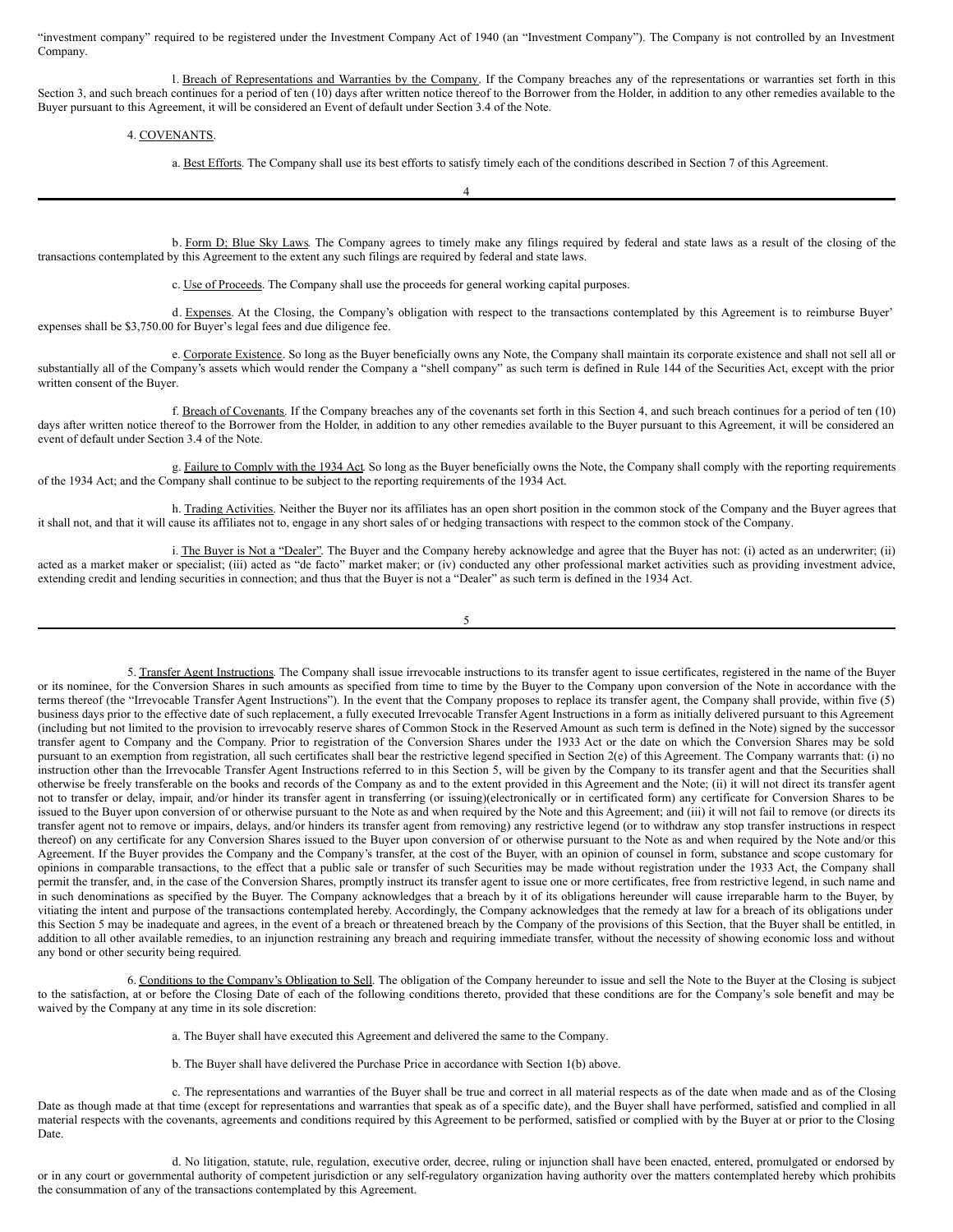7. Conditions to The Buyer's Obligation to Purchase. The obligation of the Buyer hereunder to purchase the Note at the Closing is subject to the satisfaction, at or before the Closing Date of each of the following conditions, provided that these conditions are for the Buyer's sole benefit and may be waived by the Buyer at any time in its sole discretion:

a. The Company shall have executed this Agreement and delivered the same to the Buyer.

b. The Company shall have delivered to the Buyer the duly executed Note (in such denominations as the Buyer shall request) in accordance with Section 1(b) above.

c. The Irrevocable Transfer Agent Instructions, in form and substance reasonably satisfactory to the Buyer, shall have been delivered to and acknowledged in writing by the Company's Transfer Agent.

d. The representations and warranties of the Company shall be true and correct in all material respects as of the date when made and as of the Closing Date as though made at such time (except for representations and warranties that speak as of a specific date) and the Company shall have performed, satisfied and complied in all material respects with the covenants, agreements and conditions required by this Agreement to be performed, satisfied or complied with by the Company at or prior to the Closing Date. The Buyer shall have received a certificate or certificates, executed by the chief executive officer of the Company, dated as of the Closing Date, to the foregoing effect and as to such other matters as may be reasonably requested by the Buyer including, but not limited to certificates with respect to the Board of Directors' resolutions relating to the transactions contemplated hereby.

e. No litigation, statute, rule, regulation, executive order, decree, ruling or injunction shall have been enacted, entered, promulgated or endorsed by or in any court or governmental authority of competent jurisdiction or any self-regulatory organization having authority over the matters contemplated hereby which prohibits the consummation of any of the transactions contemplated by this Agreement.

f. No event shall have occurred which could reasonably be expected to have a Material Adverse Effect on the Company including but not limited to a change in the 1934 Act reporting status of the Company or the failure of the Company to be timely in its 1934 Act reporting obligations.

g. The Conversion Shares shall have been authorized for quotation on an exchange or electronic quotation system and trading in the Common Stock on such exchange or electronic quotation system shall not have been suspended by the SEC or an exchange or electronic quotation system.

7

#### 8. Governing Law; Miscellaneous.

a. Governing Law. This Agreement shall be governed by and construed in accordance with the laws of the Commonwealth of Virginia without regard to principles of conflicts of laws. Any action brought by either party against the other concerning the transactions contemplated by this Agreement shall be brought only in the Circuit Court of Fairfax County, Virginia or in the Alexandria

Division of the United States District Court for the Eastern District of Virginia. The parties to this Agreement hereby irrevocably waive any objection to jurisdiction and venue of any action instituted hereunder and shall not assert any objection or defense based on lack of jurisdiction or venue or based upon *forum non conveniens*. The Company and Buyer waive trial by jury. The Buyer shall be entitled to recover from the Company its reasonable attorney's fees and costs incurred in connection with or related to any Event of Default by the Company, as defined in Article III of the Note. Each party hereby irrevocably waives personal service of process and consents to process being served in any suit, action or proceeding in connection with this Agreement, the Note or any related document or agreement by mailing a copy thereof via registered or certified mail or overnight delivery (with evidence of delivery) to such party at the address in effect for notices to it under this Agreement and agrees that such service shall constitute good and sufficient service of process and notice thereof. Nothing contained herein shall be deemed to limit in any way any right to serve process in any other manner permitted by law.

b. Counterparts. This Agreement may be executed in one or more counterparts, each of which shall be deemed an original but all of which shall constitute one and the same agreement and shall become effective when counterparts have been signed by each party and delivered to the other party.

Agreement.

c. Headings. The headings of this Agreement are for convenience of reference only and shall not form part of, or affect the interpretation of, this

d. Severability. In the event that any provision of this Agreement is invalid or unenforceable under any applicable statute or rule of law, then such provision shall be deemed inoperative to the extent that it may conflict therewith and shall be deemed modified to conform with such statute or rule of law. Any provision hereof which may prove invalid or unenforceable under any law shall not affect the validity or enforceability of any other provision hereof.

e. Entire Agreement; Amendments. This Agreement and the instruments referenced herein contain the entire understanding of the parties with respect to the matters covered herein and therein and, except as specifically set forth herein or therein, neither the Company nor the Buyer makes any representation, warranty, covenant or undertaking with respect to such matters. No provision of this Agreement may be waived or amended other than by an instrument in writing signed by the majority in interest of the Buyer.

f. Notices. All notices, demands, requests, consents, approvals, and other communications required or permitted hereunder shall be in writing and, unless otherwise specified herein, shall be (i) personally served, (ii) deposited in the mail, registered or certified, return receipt requested, postage prepaid, (iii) delivered by reputable air courier service with charges prepaid, or (iv) transmitted by hand delivery, telegram, or facsimile, addressed as set forth below or to such other address as such party shall have specified most recently by written notice. Any notice or other communication required or permitted to be given hereunder shall be deemed effective (a) upon hand delivery or delivery by facsimile, with accurate confirmation generated by the transmitting facsimile machine, at the address or number designated below (if delivered on a business day during normal business hours where such notice is to be received), or the first business day following such delivery (if delivered other than on a business day during normal business hours where such notice is to be received) or (b) on the second business day following the date of mailing by express courier service, fully prepaid, addressed to such address, or upon actual receipt of such mailing, whichever shall first occur. The addresses for such communications shall be as set forth in the heading of this Agreement and with respect to the Buyer, with a copy by fax only to (which copy shall not constitute notice) to Naidich Wurman LLP, 111 Great Neck Road, Suite 214, Great Neck, NY 11021, Attn: Allison Naidich, facsimile: 516-466-3555, e-mail: allison@nwlaw.com, and with respect to the Company, with a copy to (which copy shall not constitute notice) to Patrizio & O'Leary LLP, 300 Carnegie Center, Suite 150, Princeton, NJ 08540, Attn: John O'Leary, Esq., e-mail: joleary@po-legal.com. Each party shall provide notice to the other party of any change in address.

g. Successors and Assigns. This Agreement shall be binding upon and inure to the benefit of the parties and their successors and assigns. Neither the Company nor the Buyer shall assign this Agreement or any rights or obligations hereunder without the prior written consent of the other. Notwithstanding the foregoing, the